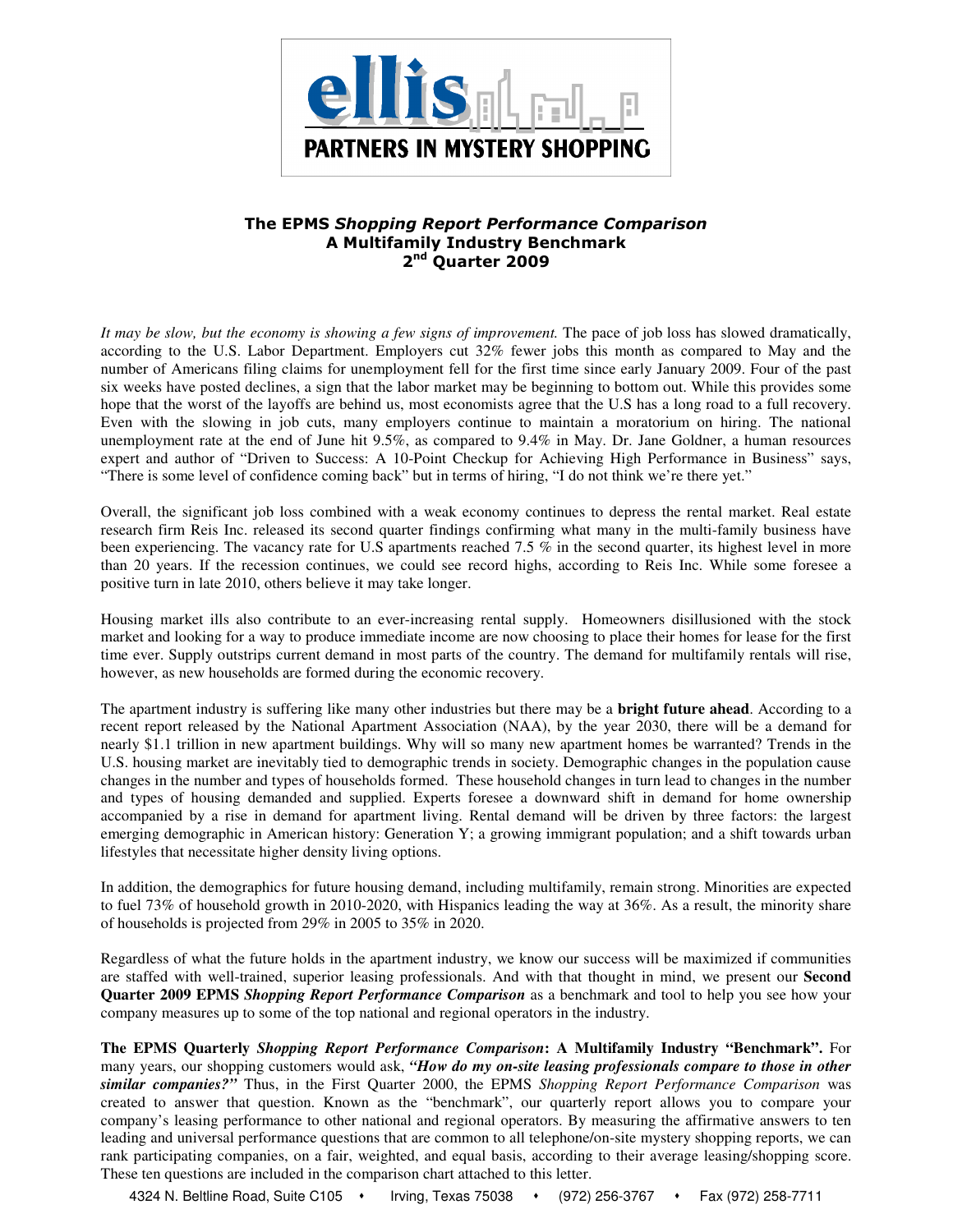**37 Participating Companies Representing 4,332 Total Shops.** Participation in the EPMS Quarterly *Shopping Report Performance Comparison* is a benefit reserved for those companies who are frequent, long-term shopping customers. A minimum of 40 shops during the quarter is required to be included. We welcome Kettler Management to the survey this quarter. We extend many thanks to all of the current companies who contributed their shopping report data for the Second Quarter, 2009 *Shopping Report Performance Comparison*.

| Alliance Residential Company     | Gables Residential                       | SARES•REGIS Group              |
|----------------------------------|------------------------------------------|--------------------------------|
| Amli Residential                 | Greystar Management Services / JPI, Inc. | Sequoia Equities               |
| BH Management Services, Inc.     | Kettler Management                       | Simpson Property Group         |
| Bozzuto & Associates             | Legacy Partners Residential, Inc.        | Tarragon Management, Inc.      |
| <b>BRE</b> Properties            | <b>Lincoln Property Company</b>          | The Bainbridge Companies       |
| Capreit                          | Madison Apartment Group LP               | <b>UDR</b>                     |
| Capstone Real Estate             | Milestone Management                     | Venterra Realty                |
| <b>Carmel Partners</b>           | Mission Residential, LLC                 | Village Green Companies        |
| <b>Colonial Properties Trust</b> | Pinnacle                                 | <b>Waterton Residential</b>    |
| CTL Management, Inc.             | Post Properties                          | <b>Weidner Apartment Homes</b> |
| <b>CWS</b> Apartment Homes       | Prometheus Real Estate Group             | <b>Western National Group</b>  |
| Fairfield Residential            | <b>RAM Partners, LLC</b>                 | ZOM Residential Services, Inc. |
| Fogelman Management Group        |                                          |                                |

#### **Second Quarter 2009 Average Climbs Again!**

Performance in 2009 is proving to be at an exceptionally high level. This quarter's participating companies achieved an average Benchmark score of 91.7%. This is a new record for the second quarter. Performance is strong and focused as competition continues to build. The top five finishers in this quarter's contest had an astounding average score of 96.89%, beating the first quarter average of 96.79%.

| $2nd$ Ouarter            | <b>Overall Average</b> | <b>High</b> | Low   | <b>Total Shops</b> |
|--------------------------|------------------------|-------------|-------|--------------------|
| $2nd$ Quarter 2009       | $91.7\%$               | $97.5\%$    | 74.3% | 4,332              |
| $2nd$ Quarter 2008       | 89.0%                  | 96.5%       | 71.6% | 4,872              |
| $2nd$ Quarter 2007       | 86.6%                  | 95.3%       | 74.0% | 5,813              |
| $2nd$ Quarter 2006       | 84.2%                  | 94.3%       | 74.6% | 4,784              |
| $2nd$ Quarter 2005       | 85.8%                  | 94.6%       | 74.3% | 5,288              |
| $2nd$ Quarter 2004       | 86.5%                  | 93.2%       | 73.2% | 4,862              |
| $2nd$ Quarter 2003       | 85.4%                  | 92.8%       | 70.0% | 4,408              |
| $2nd$ Quarter 2002       | 83.7%                  | 89.7%       | 73.0% | 2,465              |
| $2nd$ Quarter 2001       | 81.4%                  | 90.8%       | 67.2% | 1,921              |
| $2^{nd}$<br>Quarter 2000 | 77.1%                  | 84.3%       | 43.3% | 1,356              |

Comparing last year's second quarter scores with this year's second quarter scores, they have improved +2.7%. This gain is indicative of a focused, consistent and strong leasing performance. It is apparent that the participating companies continue to look past the doom and gloom of the economy and focus on providing outstanding service to the customer.

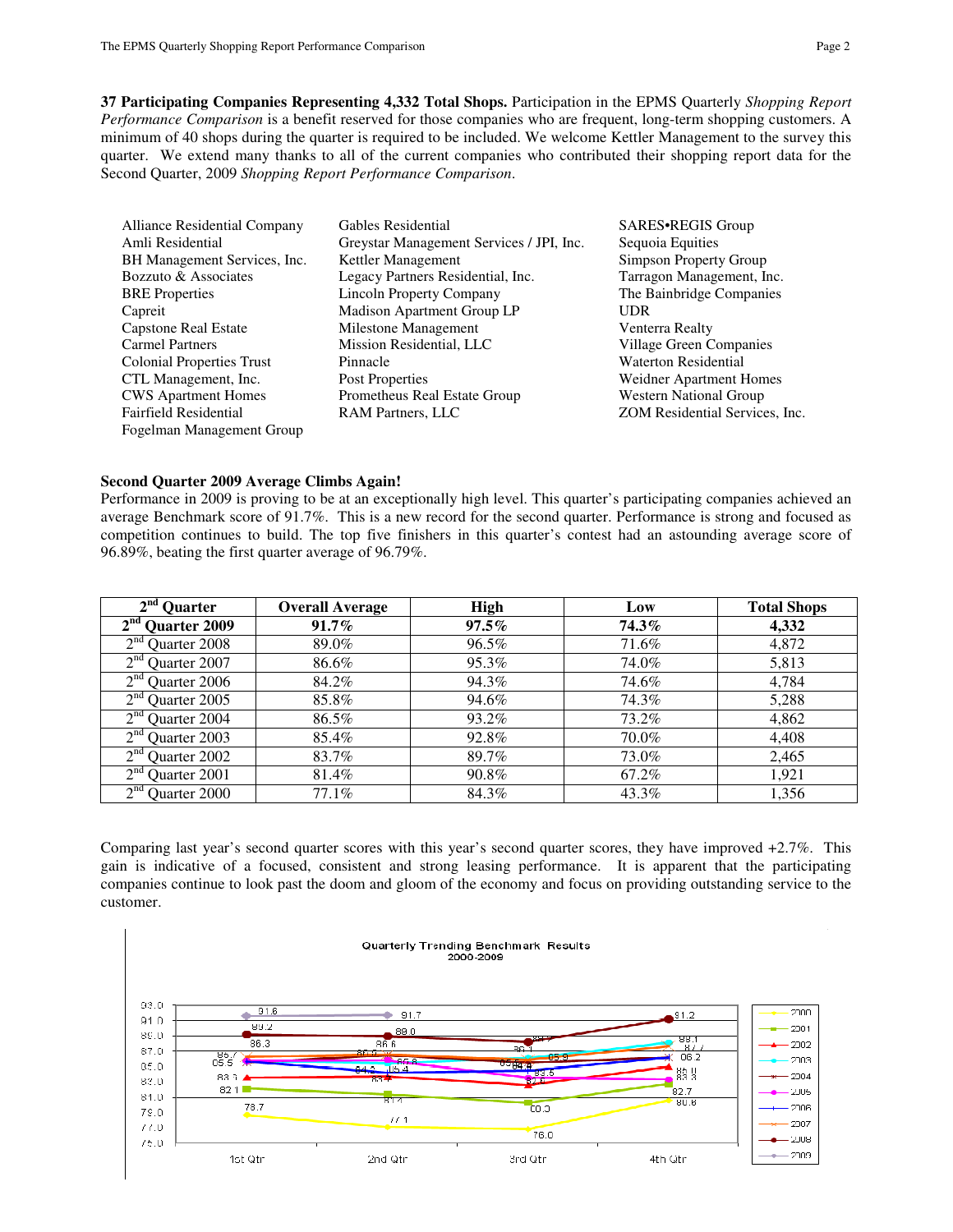**Carmel Partners Does it Again! Average Benchmark Score of 97.54% and First Place Position for the Second Time.** Their commitment to leasing excellence is evident. No stranger to the top of the Benchmark, they have placed in the top five positions eight times. **Kate Grasso**, Director of Training and Development, offered sincere congratulations to her associates:

*"We are thrilled to have achieved the #1 spot on the EPMS Benchmark report for the second time. We are extremely proud of our associates for their focus and dedication to reaching top leasing performance. This is a fantastic accomplishment. Our associates will continue to be recognized and rewarded for their accomplishments and for helping Carmel Partners to be among the best in the industry."* 

*SARES•REGIS* **Group Claims the Second Place Position for the Second Consecutive Quarter.** This team remains steady and consistent with a Benchmark score of **97.03%.** Training Compliance Coordinator, **Nadine Peiffer-Seitz**, has this to say:

 "*We are extremely excited to have achieved second place for the second time in a row and to be recognized for our leasing performance excellence. Congratulations to our on-site associates and management for keeping their focus in the right place."*

**In Third Place is Gables Residential with an average Score of 96.79%.** This accomplishment marks the 25<sup>th</sup> time the Gables team has placed in the top three. **Jana Muma**, Vice President of Training, is elated about the team's topnotch performance:

*"Gables is proud of our associates who consistently maintain a "best in class" sales quality. We congratulate each of them, as this truly takes a team effort to continuously deliver this exceptional level of sales quality to our customers."* 

**Amli Residential Achieves the Fourth Place Position with an Average Score of 96.76%.** Senior Vice President, Education, **Carol Gardner**, shared these remarks:

*"Our entire team is very excited that we placed 4th in the EPMS 2nd Quarter Benchmark results! Each onsite person worked hard to give our prospects the best possible service that they could and this was demonstrated by our Shopping Report scores. I applaud the teams for their continued dedication to excellence!"* 

**A new name to the top five, The Bainbridge Companies, takes the Fifth Place position with an average score of 96.36%. Kevin Sheehan,** President of Property Operations proudly stated:

*"We're very excited and proud to have ranked in the top five this quarter, and we attribute this success to a high degree of focus on our training programs, management teams, and pride in our Bainbridge communities. Our goal is to continue to refine and enhance the leasing skills of our sales team so that future results are even better!"* 

These companies understand that their Benchmark achievement directly influences leasing performance. They achieved these scores not by chance but as a result of great focus, determination and teamwork.

## **THE "CLOSING RATIO" AND THE "CLOSER"**

In last quarter's Benchmark Letter, our clients shared how they lead in challenging times by stepping back, reflecting and make adjustments as necessary to achieve success. This quarter they answer questions related to "closing ratios" and "the closer." **How do you measure closing ratios? What qualities does a great closer possess? What percentage of clients should your leasing professionals really close?** Thanks to our generous EPMS clients we are able to share their thoughts on this subject and shed some light on these age old questions.

## **THE CLOSING RATIO**

How high should a "good" closing ratio be? Historically, a closing ratio of 33%-35% stands as the property management industry average. In this economy, some see a decrease in closing percentages due to the financial restrictions on the client. Few are leasing on the first visit. Instead, they shop around to find the best deal. Even in a strong economy, many factors influence the closing ratio. Persuasion skills, product knowledge, professional appearance, likeability, friendliness, confidence, and even the verbal skills of the Leasing Professional can impact the ability to close.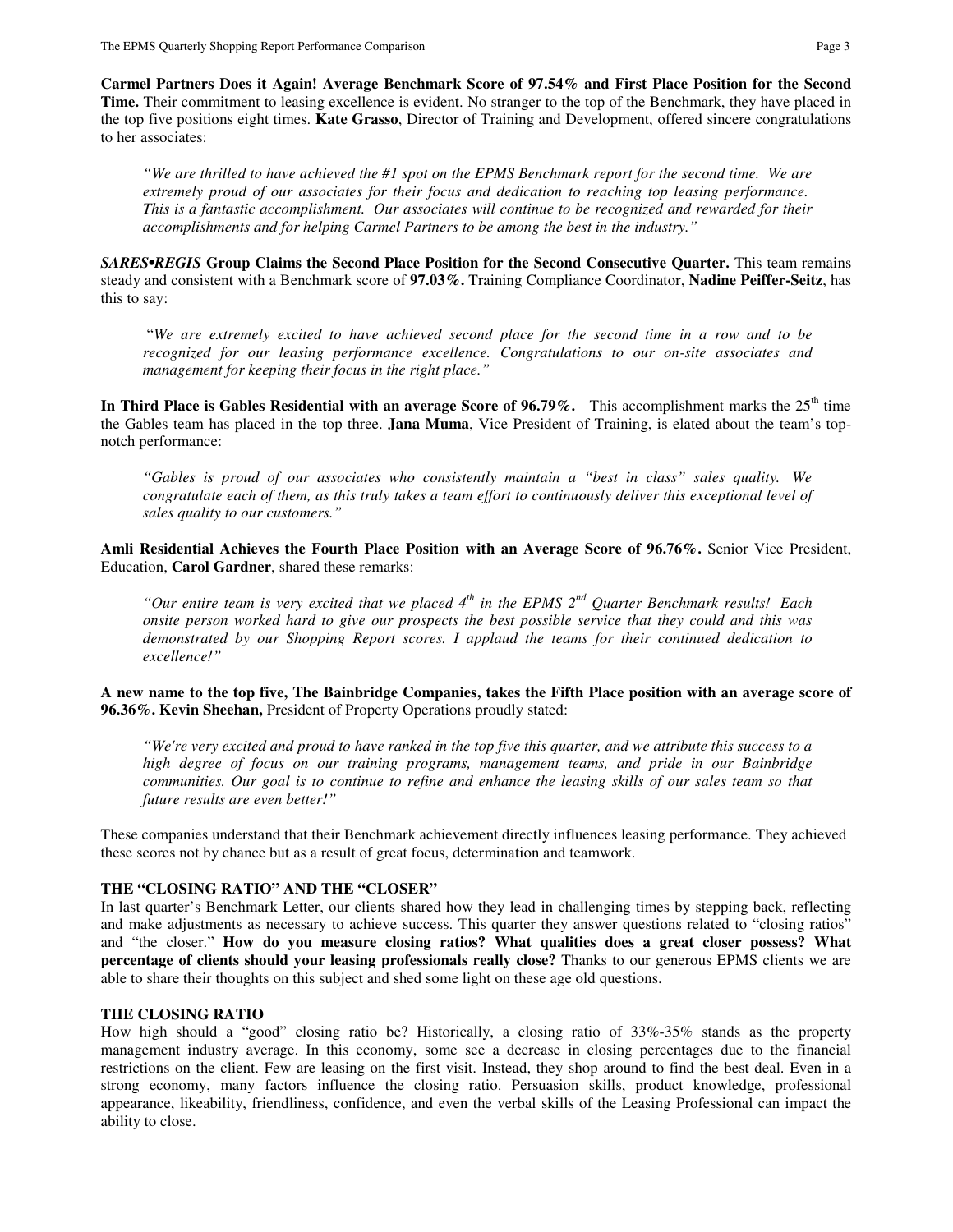Closing ratios of Leasing Professionals from different companies selling similar products in different companies within the same market/submarket may even differ. External factors beyond the Leasing Professional's personal selling skills influence the sales closing rate, mainly owner and management driven rent goals. **Jeff Miller,** President of Pacific Living Properties Inc., said, "If I set my rents high compared to my competitors, closing ratios are going to be lower. It will take more traffic to keep occupancy at the acceptable rent range. The opposite is true if rents are set at the lower range compared to competitors. In this case closing ratios will increase."

As you will see in the attached addendum, formulas and methods for calculating leasing closing ratios vary considerably by company. Calculation closing rates is not an exact science. Technology substantially impacts companies as well. Most seasoned veterans admit tossing a few guest cards to make the numbers look better. Tactical tampering like this is now either numbered or behind us, as technology records each contact, from email to telephone to walk-in traffic. Companies continue to move to specialized service companies offering off-site telephone and email answering services, while also moving their teams to digital guest cards. These new processes increase traffic numbers and drive closing ratio numbers down.

The majority of people that we interviewed contend that the closing ratio is a consideration among other factors when evaluating performance, but it is not a main focus.

### **THE CLOSER**

In the ideal world, marketing drives the customer to a lead generation source. Then, the leads are picked up by the Leasing Professional and they close them. The measurement of the success lies in the number of leads generated, the quality of those clients, and the effectiveness of the Leasing Professional in converting the clients to residents.

The conversion of calls to visits and then clients to residents may also depend upon the level of training that the Leasing Professional receives. The importance of being well trained and understanding the importance of measuring the effectiveness of one's own activity cannot be ignored. "We put everybody through training…some come out strong and some were strong when they came in. Our training lends a hand for those that want to be great," said **Jana Muma** with Gables Residential.

Some continue to hold on to the notion that sales talent is born, not developed. Research does not bear this out. Even the best may still need some support in their overall sales skills or in one area of the sales process, such as the close. "Great presenters are not always great closers and even poor presenters can still end with a strong close," said **Nadine Peiffer-Seitz** with Sares-Regis Group**.** She went on to say**, "**Closing skills are enhanced by practice**." Nadine** shared an activity in Sares-Regis Group's Advanced Closing class. During the class, groups are asked to build a picture of a "Great Closer" and a "Poor Closer." She said, "It is a fun and eye opening activity for the trainees." In addition, they review EPMS closing statistics such as comparing the time spent with the client and how it correlates to the resulting shopping report score.

**What qualities does a "great closer" possess?** We asked our top five finishers. Their responses included; energy, enthusiasm, motivation, confidence, excitement, and belief in the product they are selling. **Carol Gardner** with Amli Residential, said it well, "A great closer is someone that can take a personal interest in the client, listens well, and finds the best apartment that fits their needs."

**Are great closers flexible?** Can you move a great closer from an A+ property to a C property and see the same success? The overwhelming answer by our experts was "Yes!"

"A great closer believes in all product types. They are comfortable with people and their comfort is not tied to a specific property or property type. It is in their style…who they are. They have confidence," responded **Kevin Sheehan** with The Bainbridge Companies. **Kate Grasso** with Carmel Properties had a similar response, "Great closers believe in their product regardless of the type. They understand there is a need and they cater their presentation to the different clients." Finally, **Nadine Peiffer-Seitz** summed it up, "A good closer looks at what their property offers and sells it."

Persistence is another quality that has an impact on the close during and after the sale. According to the National Sales Executive Association: 2% of sales are made on the first contact, 3% on the second contact, 5% on the third contact, 10% on the fourth contact and over 80% of sales are made after five or more contacts. Clearly, follow-up contributes to the ability of a sales professional to close the sale should the client not lease on their first visit. In 2009, EPMS shoppers confirmed 47.40% of Leasing Professionals followed up by telephone, 22% with a hand written note and 26.1% by email. This data reflects single and multiple contacts by a Leasing Professional. We still have a ways to go with  $41\%$ making no contact after the client leaves. The simple fact is that if they do it, they will lease more apartments!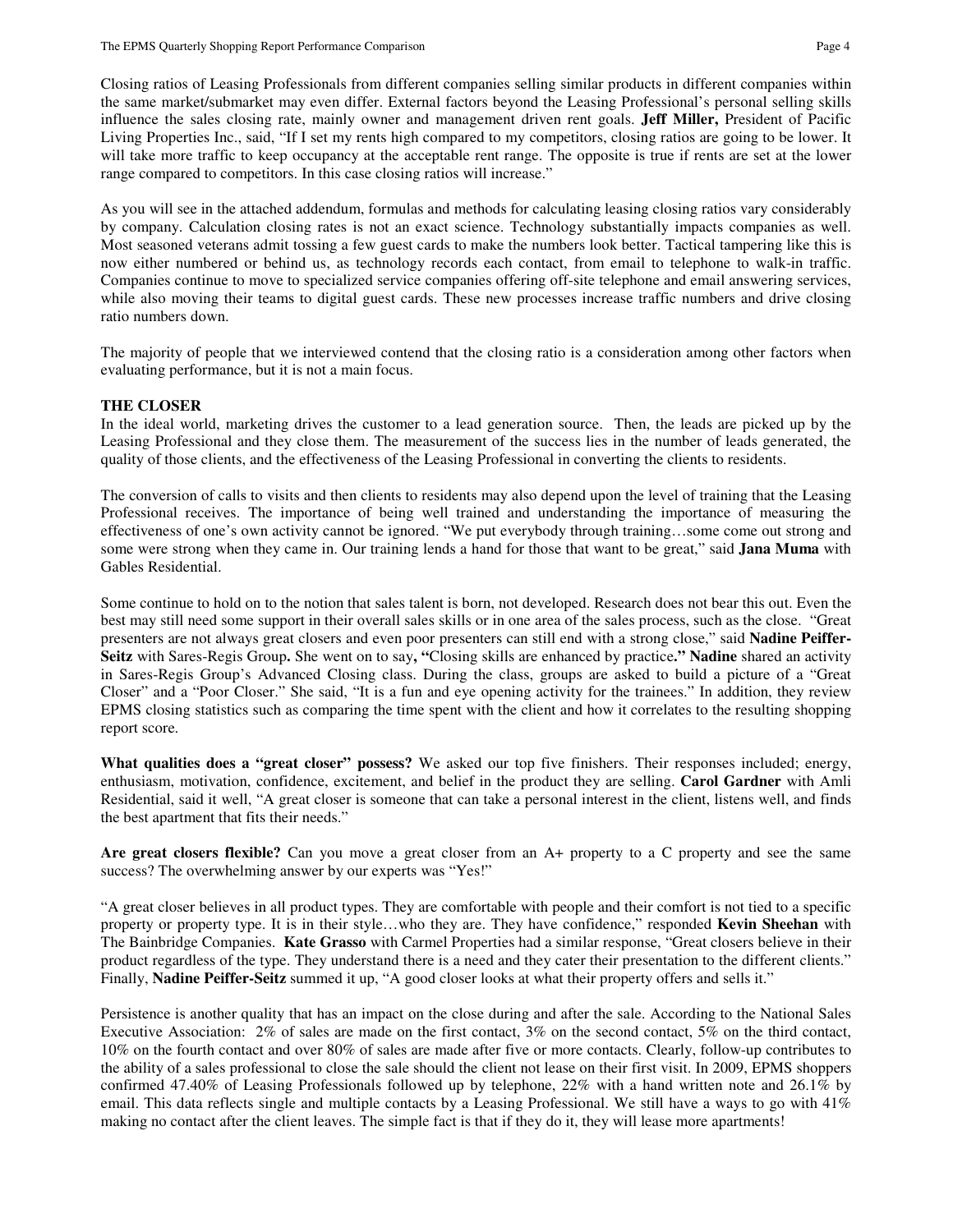**What about Leasing Professionals that "fear the close?"** We found that few Leasing Professionals really understand *why* they fear to ask the question, "Would you like to leave a deposit today?" To overcome this debilitating fear, companies like Gables Residential and Amli Residential implement role-playing in their training programs. This simulated practice provides comfort and builds confidence in asking the question.

Companies need to invest in their sales team's development just as professional sports teams invest and practice their craft every day. Sales is a profession, one that proves again and again that strength of personality alone will not sell as much as personality combined with and maintained by ongoing training. Education and continuous skill-based role playing and assessment are critical to success.

Attached is a **SPECIAL INSERT** with the detailed responses from 35 of your industry peers on calculating closing ratios, the importance placed on closing percentages, minimum closing ratios, and how the information is used to monitor and impact performance. Formulas and methods for calculating leasing closing ratios vary considerably by company and are not an exact science. Yet, based on the information provided, we hope we have given you some valuable insight on identifying the "industry closing ratio."

Thank you for your participation in the quarterly survey. We appreciate the feedback that you provide to make this report informative and a reliable resource to fellow industry peers. We hope you will find Ellis, Partners in Mystery Shopping to be not only the finest source for mystery shopping but also a training resource for your organization. Additional support and information can be found in "Resources" offered on our website, www.epmsonline.com.

Sincerely,

Joanna Ellis

Joanna Ellis, CAPS President jellis@epmsonline.com

Attachments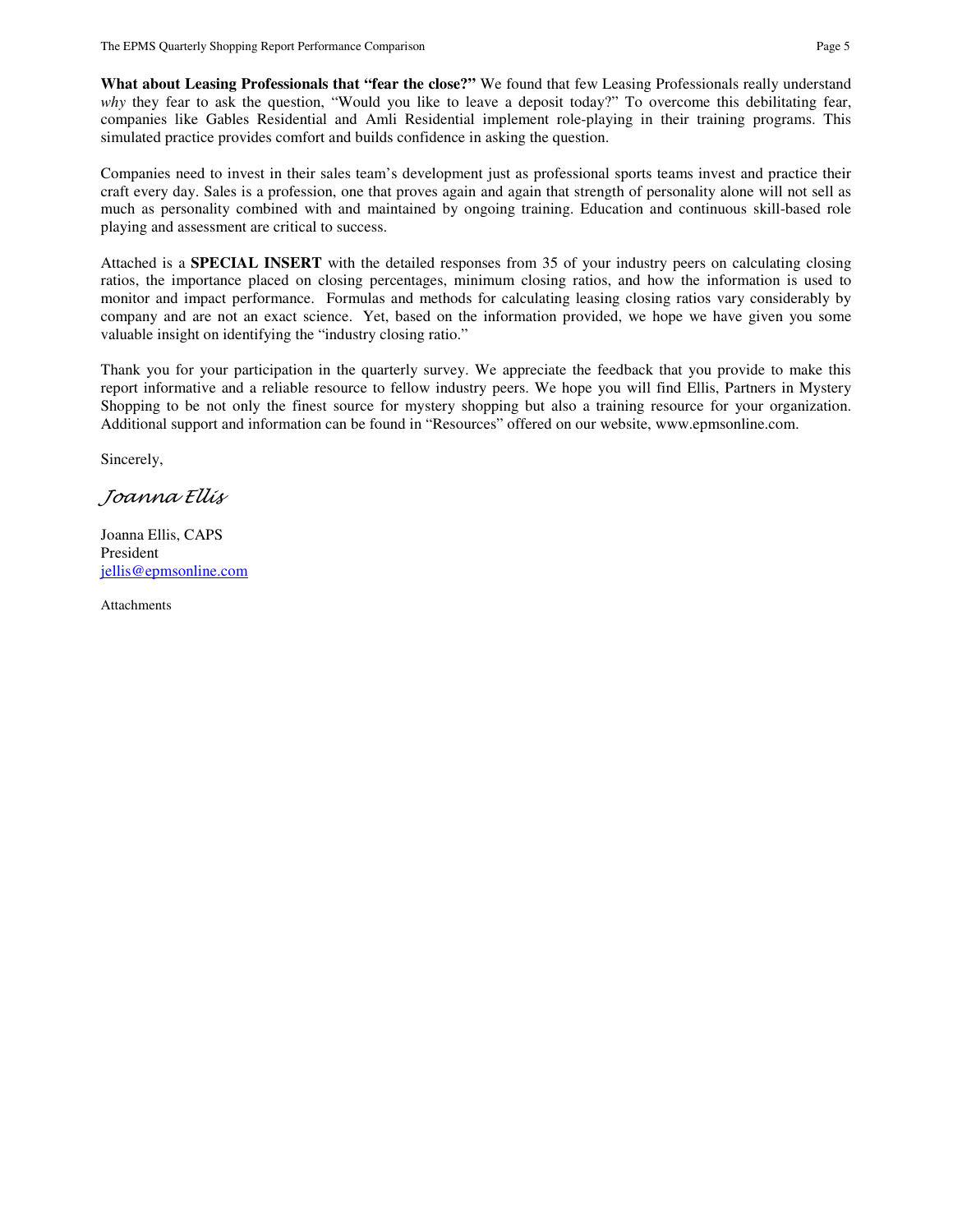

### **SHOPPING REPORT PERFORMANCE COMPARISON SECOND QUARTER, 2009MULTIFAMILY INDUSTRY BENCHMARK**

|                                 | <b>TELEPHONE</b><br><b>PRESENTATION</b> |                  | <b>ON-SITE</b><br><b>PRESENTATION</b> |                             |                  |           |                     |           |                |                   |                                 | <b>Participating Companies</b>                                |                                       |
|---------------------------------|-----------------------------------------|------------------|---------------------------------------|-----------------------------|------------------|-----------|---------------------|-----------|----------------|-------------------|---------------------------------|---------------------------------------------------------------|---------------------------------------|
|                                 | Q1                                      | Q2               | Q3                                    | Q4                          | Q5               | Q6        | Q7                  | Q8        | Q9             | Q10               |                                 |                                                               |                                       |
|                                 | Set                                     | <b>Telephone</b> | First                                 | <b>Identify</b><br>Specific | Discuss/<br>Show | Apt.      | Feature/            | Overcome  | Ask for        | <b>Lease from</b> | <b>CLIENT</b><br><b>OVERALL</b> | <b>Alliance Residential Company</b>                           | <b>Milestone Management</b>           |
|                                 | <b>Appointment</b>                      | Number           | Impression                            | Needs                       | Property         | Condition | <b>Benefit Sell</b> | Objection | <b>Deposit</b> | Agent             | <b>AVERAGE</b>                  | <b>Amli Residential</b>                                       | <b>Mission Residential, LLC</b>       |
| <b>QUESTION OVERALL AVERAGE</b> | 93.26%                                  | 86.15%           | 95.24%                                | 93.35%                      | 95.38%           | 96.01%    | 93.77%              | 96.79%    | 75.99%         | 90.81%            | 91.68%                          | <b>BH Management Services, Inc.</b>                           | Pinnacle                              |
| <b>Carmel Partners</b>          | 100.00%                                 | 92.75%           | 97.10%                                | 100.00%                     | 100.00%          | 97.10%    | 100.00%             | 97.10%    | 94.20%         | 97.10%            | 97.54%                          | <b>Bozzuto &amp; Associates</b>                               | <b>Post Properties</b>                |
| <b>SARES-REGIS Group</b>        | 97.30%                                  | 94.59%           | 98.20%                                | 98.20%                      | 97.30%           | 100.00%   | 99.10%              | 99.10%    | 89.19%         | 97.30%            | 97.03%                          | <b>BRE Properties</b>                                         | <b>Prometheus Real Estate Group</b>   |
| <b>Gables Residential</b>       | 97.89%                                  | 94.28%           | 98.80%                                | 98.49%                      | 98.49%           | 98.49%    | 98.49%              | 98.49%    | 87.65%         | 96.69%            | 96.78%                          | Capreit                                                       | <b>RAM Partners, LLC</b>              |
| <b>Amli Residential</b>         | 95.53%                                  | 93.85%           | 98.32%                                | 97.77%                      | 98.32%           | 98.32%    | 97.21%              | 98.88%    | 92.18%         | 97.21%            | 96.76%                          | <b>Capstone Real Estate</b>                                   | <b>SARES-REGIS Group</b>              |
| The Bainbridge Companies        | 100.00%                                 | 90.91%           | 97.73%                                | 100.00%                     | 100.00%          | 100.00%   | 100.00%             | 93.18%    | 86.36%         | 95.45%            | 96.36%                          | <b>Carmel Partners</b>                                        | <b>Sequoia Equities</b>               |
| <b>CLIENT 6</b>                 | 98.88%                                  | 94.17%           | 97.98%                                | 96.86%                      | 99.33%           | 97.98%    | 93.05%              | 99.55%    | 87.44%         | 93.50%            | 95.87%                          | <b>Colonial Properties Trust</b>                              | <b>Simpson Property Group</b>         |
| <b>CLIENT 7</b>                 | 98.13%                                  | 92.50%           | 94.38%                                | 96.88%                      | 99.38%           | 98.13%    | 95.63%              | 98.13%    | 93.75%         | 90.63%            | 95.75%                          | CTL Management, Inc.                                          | Tarragon Management, Inc.             |
| <b>CLIENT 8</b>                 | 97.18%                                  | 88.03%           | 97.89%                                | 97.89%                      | 100.00%          | 95.77%    | 97.18%              | 98.59%    | 87.32%         | 95.77%            | 95.56%                          | <b>CWS Apartment Homes</b>                                    | The Bainbridge Companies              |
| <b>CLIENT 9</b>                 | 97.50%                                  | 95.00%           | 97.50%                                | 95.00%                      | 100.00%          | 97.50%    | 97.50%              | 100.00%   | 77.50%         | 95.00%            | 95.25%                          | <b>Fairfield Residential</b>                                  | <b>UDR</b>                            |
| <b>CLIENT 10</b>                | 100.00%                                 | 89.33%           | 96.00%                                | 98.67%                      | 96.00%           | 97.33%    | 96.00%              | 98.67%    | 85.33%         | 94.67%            | 95.20%                          | <b>Fogelman Management Group</b>                              | Venterra Realty                       |
| <b>CLIENT 11</b>                | 97.65%                                  | 95.29%           | 92.94%                                | 96.47%                      | 97.65%           | 96.47%    | 95.29%              | 97.65%    | 87.06%         | 92.94%            | 94.94%                          | <b>Gables Residential</b>                                     | <b>Village Green Companies</b>        |
| <b>CLIENT 12</b>                | 97.20%                                  | 92.52%           | 97.20%                                | 97.20%                      | 97.20%           | 99.07%    | 95.33%              | 98.13%    | 78.50%         | 96.26%            | 94.86%                          | Greystar Management Services / JPI, Inc. Waterton Residential |                                       |
| <b>CLIENT 13</b>                | 95.83%                                  | 93.75%           | 100.00%                               | 97.92%                      | 95.83%           | 97.92%    | 97.92%              | 97.92%    | 77.08%         | 93.75%            | 94.79%                          | <b>Kettler Management</b>                                     | <b>Weidner Apartment Homes</b>        |
| <b>CLIENT 14</b>                | 98.15%                                  | 96.30%           | 98.15%                                | 100.00%                     | 98.15%           | 90.74%    | 94.44%              | 96.30%    | 77.78%         | 94.44%            | 94.44%                          | Legacy Partners Residential, Inc.                             | <b>Western National Group</b>         |
| <b>CLIENT 15</b>                | 98.25%                                  | 85.96%           | 96.49%                                | 92.98%                      | 96.49%           | 98.25%    | 96.49%              | 98.25%    | 82.46%         | 94.74%            | 94.04%                          | <b>Lincoln Property Company</b>                               | ZOM Residential Services, Inc.        |
| <b>CLIENT 16</b>                | 96.54%                                  | 90.00%           | 95.77%                                | 94.23%                      | 96.15%           | 96.92%    | 92.31%              | 96.92%    | 82.69%         | 94.62%            | 93.62%                          | <b>Madison Apartment Group LP</b>                             |                                       |
| <b>CLIENT 17</b>                | 95.69%                                  | 81.03%           | 95.69%                                | 96.55%                      | 98.28%           | 99.14%    | 97.41%              | 99.14%    | 74.14%         | 93.10%            | 93.02%                          |                                                               |                                       |
| <b>CLIENT 18</b>                | 96.55%                                  | 90.80%           | 96.55%                                | 94.25%                      | 90.80%           | 97.70%    | 91.95%              | 95.40%    | 83.91%         | 91.95%            | 92.99%                          |                                                               |                                       |
| <b>CLIENT 19</b>                | 96.00%                                  | 88.00%           | 96.00%                                | 94.67%                      | 92.00%           | 93.33%    | 96.00%              | 96.00%    | 73.33%         | 90.67%            | 91.60%                          |                                                               |                                       |
| <b>CLIENT 20</b>                | 93.90%                                  | 78.05%           | 95.12%                                | 97.56%                      | 96.34%           | 97.56%    | 98.78%              | 96.34%    | 65.85%         | 95.12%            | 91.46%                          |                                                               | * Representing 4,332 shopping reports |

**Director of Training and Development Benchmark 1st Place CompanyCarmel PartnersKate Grasso**

*"We are thrilled to have achieved the #1 spot on the EPMS Benchmark report for the second time. We are extremely proud of our associates for their focus and dedication to reaching top leasing performance. This is a fantastic accomplishment. Our associates will continue to be recognized and rewarded for their accomplishments and for helping Carmel Partners to be among the best in the industry."*

**www.epmsonline.com**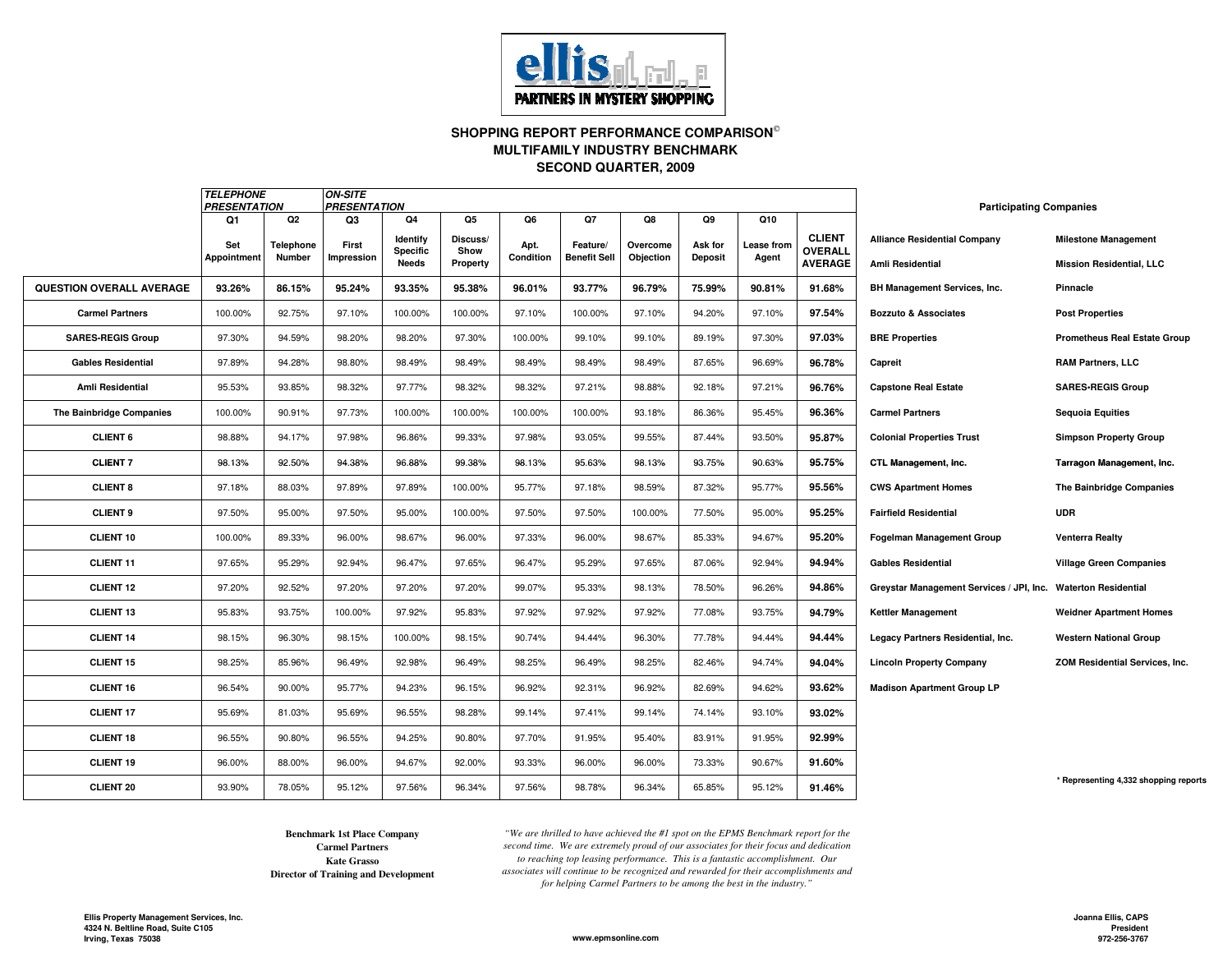

### **SHOPPING REPORT PERFORMANCE COMPARISON SECOND QUARTER, 2009MULTIFAMILY INDUSTRY BENCHMARK**

|                          | <b>TELEPHONE</b><br><b>PRESENTATION</b> |           | <b>ON-SITE</b><br><b>PRESENTATION</b> |                      |                  |           |                     |           |                |            |                                 | <b>Participating Companies</b>                                |                                       |
|--------------------------|-----------------------------------------|-----------|---------------------------------------|----------------------|------------------|-----------|---------------------|-----------|----------------|------------|---------------------------------|---------------------------------------------------------------|---------------------------------------|
|                          | Q1                                      | Q2        | Q <sub>3</sub>                        | Q <sub>4</sub>       | Q5               | Q6        | Q7                  | Q8        | Q9             | Q10        |                                 |                                                               |                                       |
|                          | Set                                     | Telephone | First                                 | Identify<br>Specific | Discuss/<br>Show | Apt.      | Feature/            | Overcome  | Ask for        | Lease from | <b>CLIENT</b><br><b>OVERALL</b> | <b>Alliance Residential Company</b>                           | <b>Milestone Management</b>           |
|                          | Appointment                             | Number    | Impression                            | Needs                | Property         | Condition | <b>Benefit Sell</b> | Objection | <b>Deposit</b> | Agent      | <b>AVERAGE</b>                  | Amli Residential                                              | <b>Mission Residential, LLC</b>       |
| QUESTION OVERALL AVERAGE | 93.26%                                  | 86.15%    | 95.24%                                | 93.35%               | 95.38%           | 96.01%    | 93.77%              | 96.79%    | 75.99%         | 90.81%     | 91.68%                          | <b>BH Management Services, Inc.</b>                           | Pinnacle                              |
| <b>CLIENT 21</b>         | 88.41%                                  | 86.96%    | 100.00%                               | 88.41%               | 92.75%           | 97.10%    | 95.65%              | 98.55%    | 69.57%         | 95.65%     | 91.30%                          | <b>Bozzuto &amp; Associates</b>                               | <b>Post Properties</b>                |
| <b>CLIENT 22</b>         | 91.47%                                  | 88.37%    | 93.02%                                | 95.35%               | 93.80%           | 97.67%    | 93.02%              | 96.12%    | 72.87%         | 89.92%     | 91.16%                          | <b>BRE Properties</b>                                         | <b>Prometheus Real Estate Group</b>   |
| <b>CLIENT 23</b>         | 92.45%                                  | 77.36%    | 96.23%                                | 94.34%               | 96.23%           | 96.23%    | 96.23%              | 94.34%    | 73.58%         | 94.34%     | 91.13%                          | Capreit                                                       | <b>RAM Partners, LLC</b>              |
| CLIENT <sub>24</sub>     | 94.79%                                  | 88.54%    | 95.83%                                | 95.83%               | 92.71%           | 94.79%    | 93.75%              | 93.75%    | 71.88%         | 88.54%     | 91.04%                          | <b>Capstone Real Estate</b>                                   | <b>SARES-REGIS Group</b>              |
| <b>CLIENT 25</b>         | 93.10%                                  | 87.93%    | 89.66%                                | 94.83%               | 91.38%           | 94.83%    | 98.28%              | 91.38%    | 77.59%         | 89.66%     | 90.86%                          | <b>Carmel Partners</b>                                        | <b>Sequoia Equities</b>               |
| <b>CLIENT 26</b>         | 89.74%                                  | 79.49%    | 92.31%                                | 94.87%               | 97.44%           | 94.87%    | 97.44%              | 94.87%    | 71.79%         | 94.87%     | 90.77%                          | <b>Colonial Properties Trust</b>                              | <b>Simpson Property Group</b>         |
| <b>CLIENT 27</b>         | 91.45%                                  | 80.34%    | 95.73%                                | 91.45%               | 95.73%           | 95.30%    | 94.87%              | 95.73%    | 70.09%         | 88.46%     | 89.91%                          | CTL Management, Inc.                                          | Tarragon Management, Inc.             |
| <b>CLIENT 28</b>         | 94.03%                                  | 79.85%    | 97.76%                                | 91.04%               | 94.78%           | 96.27%    | 86.57%              | 99.25%    | 68.66%         | 89.55%     | 89.78%                          | <b>CWS Apartment Homes</b>                                    | <b>The Bainbridge Companies</b>       |
| <b>CLIENT 29</b>         | 92.00%                                  | 74.00%    | 96.00%                                | 92.00%               | 100.00%          | 92.00%    | 94.00%              | 96.00%    | 66.00%         | 92.00%     | 89.40%                          | <b>Fairfield Residential</b>                                  | <b>UDR</b>                            |
| <b>CLIENT 30</b>         | 90.14%                                  | 80.28%    | 92.96%                                | 94.37%               | 94.37%           | 94.37%    | 91.55%              | 98.59%    | 69.01%         | 85.92%     | 89.15%                          | <b>Fogelman Management Group</b>                              | <b>Venterra Realty</b>                |
| <b>CLIENT 31</b>         | 92.31%                                  | 78.02%    | 92.86%                                | 91.76%               | 95.60%           | 93.41%    | 92.31%              | 92.31%    | 68.13%         | 84.62%     | 88.13%                          | <b>Gables Residential</b>                                     | <b>Village Green Companies</b>        |
| <b>CLIENT 32</b>         | 87.84%                                  | 66.22%    | 94.59%                                | 97.30%               | 98.65%           | 100.00%   | 95.95%              | 94.59%    | 54.05%         | 91.89%     | 88.11%                          | Greystar Management Services / JPI, Inc. Waterton Residential |                                       |
| <b>CLIENT 33</b>         | 87.88%                                  | 86.87%    | 94.95%                                | 85.86%               | 96.97%           | 95.96%    | 90.91%              | 97.98%    | 52.53%         | 88.89%     | 87.88%                          | <b>Kettler Management</b>                                     | <b>Weidner Apartment Homes</b>        |
| <b>CLIENT 34</b>         | 89.55%                                  | 82.09%    | 91.04%                                | 88.06%               | 89.55%           | 94.03%    | 94.03%              | 95.52%    | 50.75%         | 86.57%     | 86.12%                          | Legacy Partners Residential, Inc.                             | <b>Western National Group</b>         |
| <b>CLIENT 35</b>         | 70.97%                                  | 70.97%    | 93.55%                                | 90.32%               | 96.77%           | 93.55%    | 93.55%              | 96.77%    | 58.06%         | 83.87%     | 84.84%                          | <b>Lincoln Property Company</b>                               | <b>ZOM Residential Services, Inc.</b> |
| <b>CLIENT 36</b>         | 73.27%                                  | 75.25%    | 87.13%                                | 82.18%               | 81.19%           | 90.10%    | 86.14%              | 93.07%    | 54.46%         | 78.22%     | 80.10%                          | <b>Madison Apartment Group LP</b>                             |                                       |
| <b>CLIENT 37</b>         | 73.19%                                  | 65.22%    | 84.06%                                | 69.20%               | 80.07%           | 85.51%    | 79.35%              | 91.30%    | 44.93%         | 68.84%     | 74.17%                          |                                                               | * Representing 4,332 shopping reports |

**Director of Training and Development Kate GrassoBenchmark 1st Place CompanyCarmel Partners**

*"We are thrilled to have achieved the #1 spot on the EPMS Benchmark report for the second time. We are extremely proud of our associates for their focus and dedication to reaching top leasing performance. This is a fantastic accomplishment. Our associates will continue to be recognized and rewarded for their accomplishments and for helping Carmel Partners to be among the best in the industry."*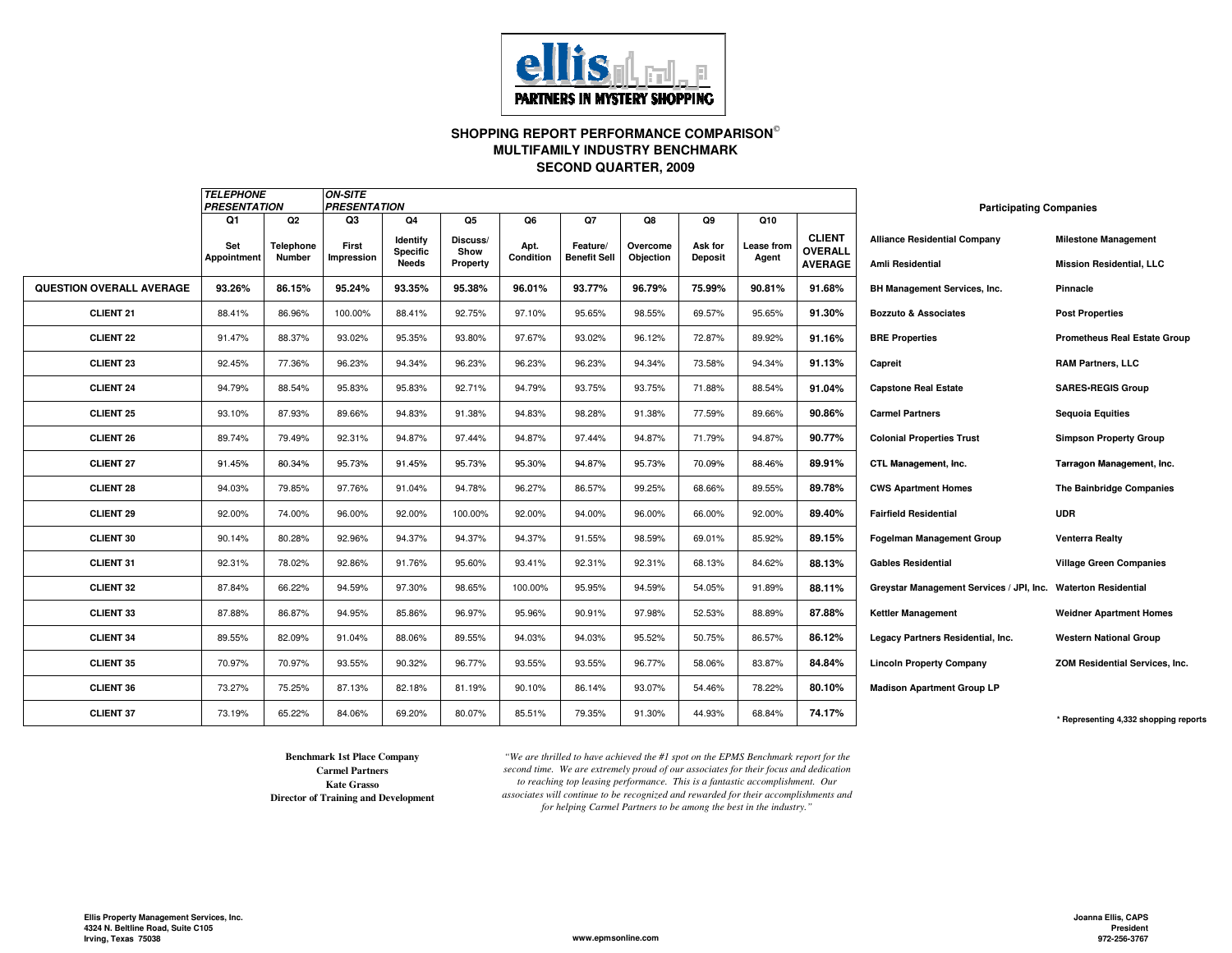|                 | <b>Track</b><br>closing<br>ratios?                        | Company's<br>overall<br>closing<br>ratio? | <b>Calculation</b><br>of closing<br>ratio?                            | Includes all<br>traffic or<br>qualified<br>traffic<br>only? | Include<br>telephone<br><b>AND onsite</b><br>traffic or<br>onsite traffic<br>only? | <b>Measure</b><br>telephone<br>conversion<br>ratios separate<br>from onsite<br>closing ratio? | Include<br>return visits<br>in<br>calculations? | <b>Closing ratios</b><br>based on<br>"gross" or<br>"net" leases | <b>Calculations</b><br>manually or<br>through<br>property<br>management<br>software? | <b>Audit</b><br>closing<br>ratios? | Confirm of<br>correct<br>information?                | Use of<br>closing ratio<br>information<br>to run<br>business?                            | <b>Accountability</b><br>piece tied to<br>closing ratios?<br>If so, what is<br>it? | Company<br>minimum<br>closing<br>ratio? | Correlate<br>closing ratios<br>with other<br>data (i.e., shop<br>reports, etc.)?<br>If so, please | <b>Traffic</b><br>sources<br>that are<br>most<br>closeable? |
|-----------------|-----------------------------------------------------------|-------------------------------------------|-----------------------------------------------------------------------|-------------------------------------------------------------|------------------------------------------------------------------------------------|-----------------------------------------------------------------------------------------------|-------------------------------------------------|-----------------------------------------------------------------|--------------------------------------------------------------------------------------|------------------------------------|------------------------------------------------------|------------------------------------------------------------------------------------------|------------------------------------------------------------------------------------|-----------------------------------------|---------------------------------------------------------------------------------------------------|-------------------------------------------------------------|
| <b>Client A</b> | Yes                                                       | 29%                                       | Leases and<br>traffic (walk<br>in & leased<br>telephone/i<br>nternet) | All traffic                                                 | Onsite and<br>leased<br>telephone and<br>internet traffic                          | No                                                                                            | Yes                                             | Gross                                                           | Management<br>software                                                               | Yes                                | Audit guest<br>cards against<br>software             | Identify<br>trends (i.e.,<br>gross leases)                                               | No                                                                                 | 30%                                     | No                                                                                                | Craig's List                                                |
| <b>Client B</b> | Yes                                                       | 28%                                       | Leases and<br>traffic                                                 | All traffic                                                 | Onsite traffic                                                                     | <b>No</b>                                                                                     | No                                              | Net                                                             | Property<br>management<br>software and<br>internal<br>tracking<br>system             | <b>No</b>                          | N/A                                                  | N/A - Focus<br>is on traffic<br>and leases                                               | <b>No</b>                                                                          | No                                      | No                                                                                                | Resident<br>Referrals                                       |
| <b>Client C</b> | In process<br>of setting<br>up lead<br>tracking<br>system | N/A                                       | Will be<br>based on all<br>leases and<br>all traffic                  | All traffic                                                 | All traffic                                                                        | Yes                                                                                           | No                                              | Gross                                                           | Future lead<br>tracking<br>software                                                  | No                                 | N/A                                                  | Evaluate<br>traffic<br>against<br>number<br>closed and<br>respond<br>accordingly         | No                                                                                 | 22% - 25%                               | No                                                                                                | N/A                                                         |
| <b>Client D</b> | Yes                                                       | 42%                                       | Leases and<br>onsite<br>traffic                                       | Qualified<br>traffic                                        | All traffic                                                                        | Yes                                                                                           | No                                              | Gross                                                           | Management<br>software and<br>internal<br>tracking<br>system                         | Yes                                | Audits guest<br>cards against<br>software            | Identify<br>concerns on<br>pricing/avail<br>ability,<br>traffic and<br>training<br>needs | No                                                                                 | 25%                                     | Review closing<br>ratios with<br>shopping<br>report scores                                        | Resident<br>Referrals<br>and<br>Internet                    |
| <b>Client E</b> | Yes                                                       | 29%                                       | Leases<br>(includes<br>denials too)<br>and onsite<br>traffic          | All traffic                                                 | Onsite traffic                                                                     | Yes                                                                                           | Yes                                             | Gross                                                           | Yardi and<br>other<br>software<br>packages                                           | Weekly                             | PM & RM<br>audits guest<br>cards against<br>software | Performance<br>indicator                                                                 | Yes                                                                                | 40%                                     | Review closing<br>ratios with<br>shopping<br>report scores                                        | Internet<br>(but varies<br>by market)                       |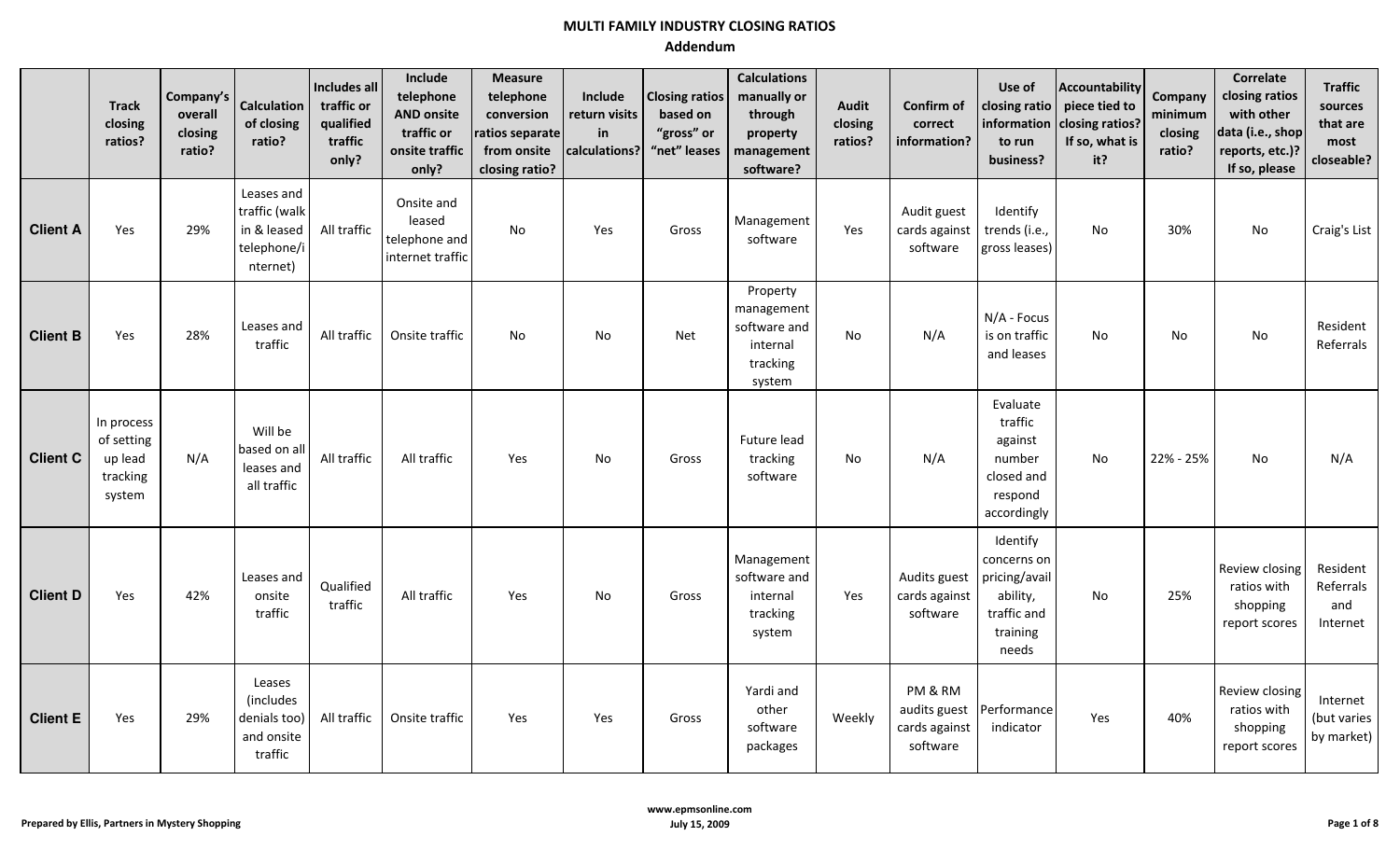|                 | <b>Track</b><br>closing<br>ratios?                  | Company's<br>overall<br>closing<br>ratio? | <b>Calculation</b><br>of closing<br>ratio?  | Includes all<br>traffic or<br>qualified<br>traffic<br>only? | Include<br>telephone<br><b>AND onsite</b><br>traffic or<br>onsite traffic<br>only? | <b>Measure</b><br>telephone<br>conversion<br>ratios separate<br>from onsite<br>closing ratio? | Include<br>return visits<br>in<br>calculations? | <b>Closing ratios</b><br>based on<br>"gross" or<br>"net" leases | <b>Calculations</b><br>manually or<br>through<br>property<br>management<br>software? | <b>Audit</b><br>closing<br>ratios? | Confirm of<br>correct<br>information?                              | Use of<br>closing ratio<br>information<br>to run<br>business?                      | <b>Accountability</b><br>piece tied to<br>closing ratios?<br>If so, what is<br>it? | Company<br>minimum<br>closing<br>ratio? | Correlate<br>closing ratios<br>with other<br>data (i.e., shop<br>reports, etc.)?<br>If so, please | <b>Traffic</b><br>sources<br>that are<br>most<br>closeable? |
|-----------------|-----------------------------------------------------|-------------------------------------------|---------------------------------------------|-------------------------------------------------------------|------------------------------------------------------------------------------------|-----------------------------------------------------------------------------------------------|-------------------------------------------------|-----------------------------------------------------------------|--------------------------------------------------------------------------------------|------------------------------------|--------------------------------------------------------------------|------------------------------------------------------------------------------------|------------------------------------------------------------------------------------|-----------------------------------------|---------------------------------------------------------------------------------------------------|-------------------------------------------------------------|
| <b>Client F</b> | Yes                                                 | 30%                                       | Net leases<br>and traffic                   | All traffic                                                 | Onsite traffic                                                                     | Yes                                                                                           | No                                              | <b>Net</b>                                                      | Yardi                                                                                | Yes                                | Managers<br>audit traffic<br>against Lead<br>to Lease and<br>Yardi | Evaluate<br>traffic<br>generation<br>as well as<br>measure<br>sales<br>performance | No but staff is<br>accountable<br>for monthly<br>net leases                        | No                                      | No                                                                                                | Internet,<br>Property<br>Web Sites<br>and Craig's<br>List   |
| <b>Client G</b> | Yes                                                 | 45%<br>(Gross);<br>35% (Net)              | Leases and<br>onsite<br>traffic             | All traffic                                                 | Onsite traffic                                                                     | Yes                                                                                           | No                                              | <b>Gross and Net</b>                                            | Yardi and<br>other<br>software<br>package                                            | Yes                                | Audit through<br>Level One,<br>Yardi and<br>shopping<br>reports    | Performance<br>indicator                                                           | Included in<br>sales metric                                                        | 45%<br>(Gross);<br>35% (Net)            | Correlate with<br>occupancy                                                                       | Internet<br>and Drive<br>By                                 |
| <b>Client H</b> | Yes                                                 | 35%                                       | Leases and<br>traffic                       | All traffic                                                 | All traffic                                                                        | Review<br>telephone<br>conversions<br>but primarily<br>look at onsite<br>closing ratio        | <b>No</b>                                       | Gross                                                           | MRI                                                                                  | Weekly                             | Communities   Meet closing<br>and corporate<br>review              | ratio goal<br>of35%                                                                | No but extra<br>training for<br>those who do<br>not meet<br>expectation            | 35%                                     | No                                                                                                | Internet                                                    |
| <b>Client I</b> | Yes                                                 | 36%                                       | All leases<br>and all<br>traffic            | All traffic                                                 | Onsite traffic                                                                     | Yes                                                                                           | No                                              | <b>Gross and Net</b>                                            | MRI and other<br>software<br>package                                                 | Randomly                           | Audit guest<br>cards against<br>MRI                                | Performance<br>indicator                                                           | No                                                                                 | No                                      | No                                                                                                | Varies by<br>market                                         |
| <b>Client J</b> | Yes                                                 | 25% - 30%                                 | All traffic<br>and<br>deposits<br>collected | All traffic                                                 | Onsite traffic                                                                     | No                                                                                            | No                                              | <b>Gross and Net</b>                                            | <b>MRI</b>                                                                           | Yes                                | Audit guest<br>cards against<br>MRI                                | Review<br>traffic<br>against<br>closing<br>ratios                                  | No                                                                                 | 25%                                     | Review closing<br>ratios with<br>shopping<br>report scores                                        | Internet                                                    |
|                 | No but<br><b>Client K</b> considering<br>for future | N/A                                       | N/A                                         | N/A                                                         | N/A                                                                                | N/A                                                                                           | N/A                                             | N/A                                                             | N/A                                                                                  | N/A                                | N/A                                                                | N/A                                                                                | N/A                                                                                | N/A                                     | N/A                                                                                               | N/A                                                         |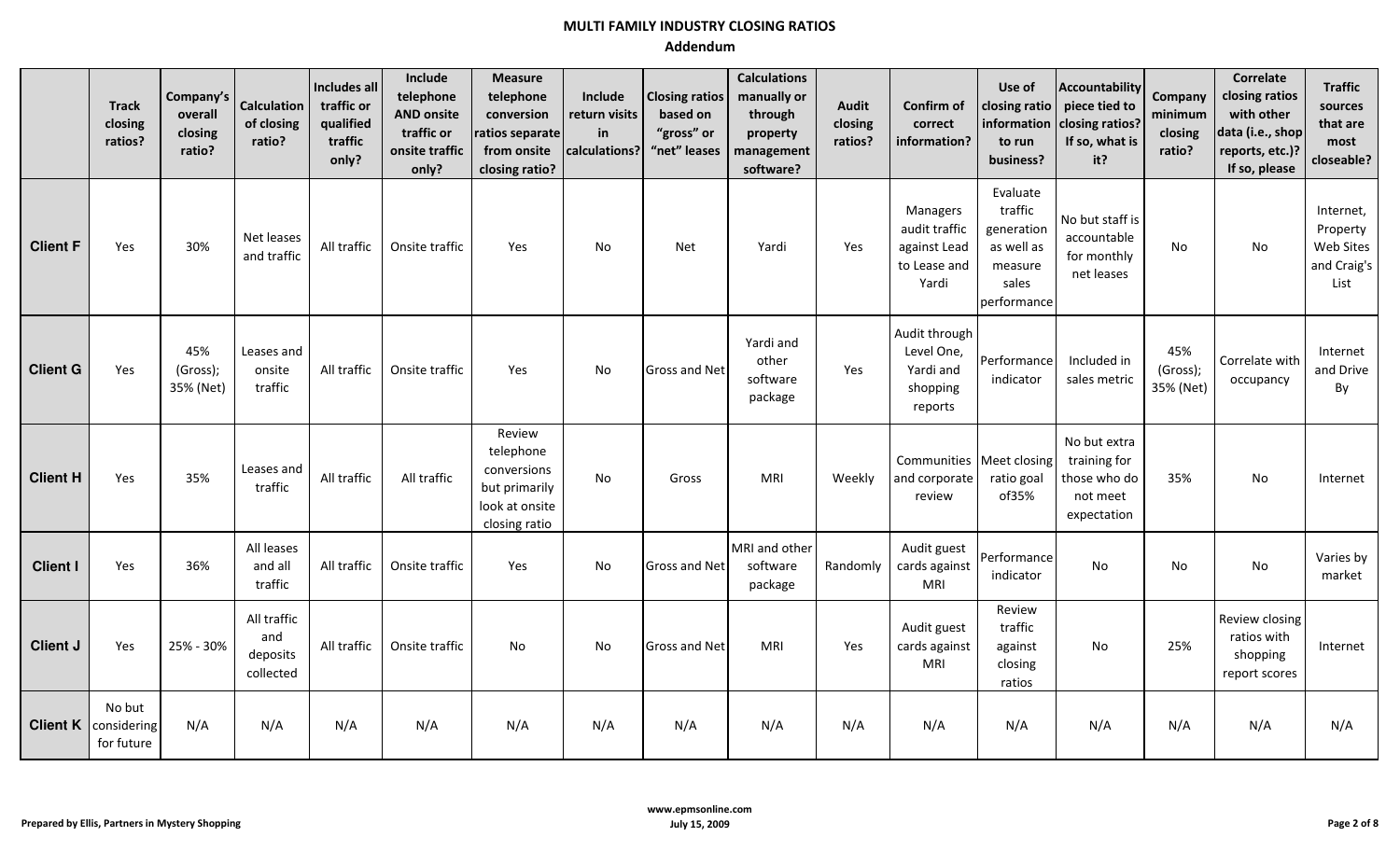|                 | <b>Track</b><br>closing<br>ratios? | Company's<br>overall<br>closing<br>ratio? | <b>Calculation</b><br>of closing<br>ratio?                                                                | Includes all<br>traffic or<br>qualified<br>traffic<br>only? | Include<br>telephone<br><b>AND onsite</b><br>traffic or<br>onsite traffic<br>only?        | <b>Measure</b><br>telephone<br>conversion<br>ratios separate<br>from onsite<br>closing ratio? | Include<br>return visits<br>in<br>calculations? | <b>Closing ratios</b><br>based on<br>"gross" or<br>"net" leases | <b>Calculations</b><br>manually or<br>through<br>property<br>management<br>software? | <b>Audit</b><br>closing<br>ratios? | Confirm of<br>correct<br>information?                               | Use of<br>closing ratio<br>information<br>to run<br>business?                                                                                                                          | <b>Accountability</b><br>piece tied to<br>closing ratios?<br>If so, what is<br>it?                     | <b>Company</b><br>minimum<br>closing<br>ratio?                                                                       | <b>Correlate</b><br>closing ratios<br>with other<br>data (i.e., shop<br>reports, etc.)?<br>If so, please | <b>Traffic</b><br>sources<br>that are<br>most<br>closeable?                    |
|-----------------|------------------------------------|-------------------------------------------|-----------------------------------------------------------------------------------------------------------|-------------------------------------------------------------|-------------------------------------------------------------------------------------------|-----------------------------------------------------------------------------------------------|-------------------------------------------------|-----------------------------------------------------------------|--------------------------------------------------------------------------------------|------------------------------------|---------------------------------------------------------------------|----------------------------------------------------------------------------------------------------------------------------------------------------------------------------------------|--------------------------------------------------------------------------------------------------------|----------------------------------------------------------------------------------------------------------------------|----------------------------------------------------------------------------------------------------------|--------------------------------------------------------------------------------|
| <b>Client L</b> | Yes                                | 33%                                       | Gross leases<br>and gross<br>traffic                                                                      | All traffic                                                 | Onsite traffic                                                                            | Yes                                                                                           | No                                              | Gross                                                           | OneSite                                                                              | Yes                                | Audit guest<br>card to Onsite                                       | <b>Track closing</b><br>ratios<br>monthly to<br>determine<br>performance<br>declines but<br>also watch<br>high closing<br>ratios and<br>low shop<br>scores to<br>assess<br>performance | If shop is not<br>entered into<br>OneSite, the<br>agent is<br>written up and<br>forfeits shop<br>bonus | 30%, based<br>on<br>company<br>standard<br>if 35% or<br>higher,<br>closing<br>ratio,<br>recognized<br>and<br>bonused | Correlate with<br>shopping<br>report scores                                                              | Internet,<br>Craig's List<br>and<br>Resident<br>Referrals                      |
| <b>Client M</b> | Yes                                | 20% - 35%<br>on market                    | Traffic to<br>applications<br>taken and<br>depending applications<br>taken to<br>approved<br>applications | Qualified<br>traffic                                        | Track phone<br>conversions<br>and closing<br>ratios on visits<br>to applications<br>taken | Yes                                                                                           | Yes                                             | <b>Gross and Net</b>                                            | Manually                                                                             | Periodically                       | Onsite audit<br>of guest cards<br>and<br>applications               | Review<br>traffic<br>against<br>closing<br>ratios                                                                                                                                      | No                                                                                                     | No                                                                                                                   | Correlate with<br>shopping<br>report scores<br>when<br>performance is<br>a concern                       | Resident<br>Referrals                                                          |
| <b>Client N</b> | Yes                                | 42%<br>(Gross);<br>29% (Net)              | Onsite<br>traffic,<br>internet<br>leads and<br>telephone<br>conversions<br>divided by<br>gross leases     | All traffic                                                 | Onsite traffic                                                                            | Yes                                                                                           | No                                              | Gross                                                           | Yardi                                                                                | Yes                                | PM audits<br>guest cards<br>and call<br>recordings<br>against Yardi | Determine<br>training and<br>marketing<br>needs                                                                                                                                        | 33.3% closing<br>ratio but<br>bonus is<br>determined by<br><b>RM</b>                                   | 33.3%<br>based on<br>industry<br>standard                                                                            | No although<br>closing ratios<br>and shopping<br>report scores<br>can determine<br>training needs        | Community<br>Web Site,<br>Preferred<br>Employer<br>and<br>Resident<br>Referral |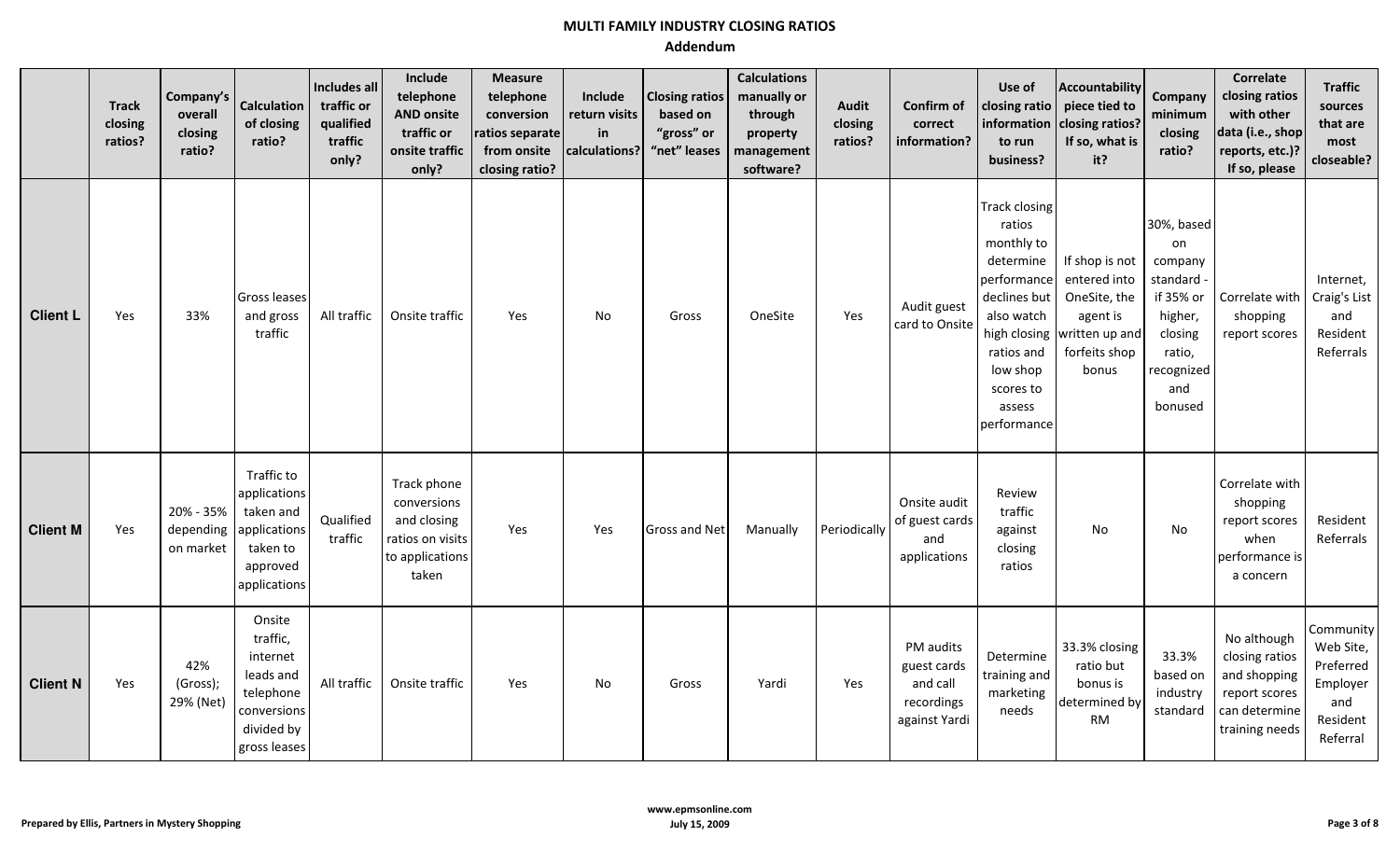|                 | <b>Track</b><br>closing<br>ratios? | Company's<br>overall<br>closing<br>ratio? | <b>Calculation</b><br>of closing<br>ratio?                                      | Includes all<br>traffic or<br>qualified<br>traffic<br>only? | Include<br>telephone<br><b>AND onsite</b><br>traffic or<br>onsite traffic<br>only? | <b>Measure</b><br>telephone<br>conversion<br>ratios separate<br>from onsite<br>closing ratio? | Include<br>return visits<br>in<br>calculations?           | <b>Closing ratios</b><br>based on<br>"gross" or<br>"net" leases | <b>Calculations</b><br>manually or<br>through<br>property<br>management<br>software? | <b>Audit</b><br>closing<br>ratios? | Confirm of<br>correct<br>information?                                                   | Use of<br>closing ratio<br>information<br>to run<br>business?                         | <b>Accountability</b><br>piece tied to<br>closing ratios?<br>If so, what is<br>it? | Company<br>minimum<br>closing<br>ratio? | Correlate<br>closing ratios<br>with other<br>data (i.e., shop<br>reports, etc.)?<br>If so, please | <b>Traffic</b><br>sources<br>that are<br>most<br>closeable? |
|-----------------|------------------------------------|-------------------------------------------|---------------------------------------------------------------------------------|-------------------------------------------------------------|------------------------------------------------------------------------------------|-----------------------------------------------------------------------------------------------|-----------------------------------------------------------|-----------------------------------------------------------------|--------------------------------------------------------------------------------------|------------------------------------|-----------------------------------------------------------------------------------------|---------------------------------------------------------------------------------------|------------------------------------------------------------------------------------|-----------------------------------------|---------------------------------------------------------------------------------------------------|-------------------------------------------------------------|
| <b>Client O</b> | Yes                                | 37%                                       | Gross leases<br>and onsite<br>traffic                                           | Qualified<br>traffic                                        | Onsite traffic                                                                     | No                                                                                            | No                                                        | Gross                                                           | Yardi                                                                                | Periodically                       | Audit guest<br>cards against<br>Yardi                                                   | Evaluate<br>closing<br>ratios on<br>busiest days<br>and pinpoint<br>training<br>needs | Yes, 3 months<br>of low closing<br>ratio could<br>result in<br>termination         | 40%                                     | Correlate with<br>shopping<br>report scores                                                       | Varies by<br>market                                         |
| <b>Client P</b> | Yes                                | 35%                                       | Onsite<br>traffic and<br>telephone<br>conversions<br>divided by<br>gross leases | All traffic                                                 | Telephone<br>conversions<br>and onsite<br>traffic                                  | No                                                                                            | No                                                        | <b>Gross and Net</b>                                            | Management<br>software                                                               | Yes                                | PM and RM<br>onsite audit<br>guest cards<br>against<br>management<br>software           | Evaluate<br>sales/closing<br>process                                                  | Yes                                                                                | on industry<br>standard                 | 33% based   Correlate with<br>shopping<br>report scores                                           | Internet                                                    |
| <b>Client Q</b> | Yes                                | 42%                                       | Leases<br>divided by<br>onsite<br>traffic                                       | Qualified<br>traffic                                        | Onsite traffic                                                                     | Yes                                                                                           | Yes and no,<br>contingent<br>on timing of<br>return visit | Net (minus<br>cancellations)                                    | Yardi and<br>OneSite                                                                 | Yes                                | Audit guest<br>cards and lead<br>tracking<br>system                                     | Evaluate<br>closing ratio<br>with shop<br>scores,<br>occupancy,<br>NOI, etc.          | No                                                                                 | 33% based<br>on industry<br>standard    | Correlate with<br>shopping<br>report scores<br>over time                                          | Not<br>currently<br>tracking at<br>this time                |
| <b>Client R</b> | Only if<br>requested<br>by owner   | 20% - 30%                                 | Net leases<br>and onsite<br>traffic                                             | All traffic                                                 | Onsite traffic                                                                     | Yes                                                                                           | <b>No</b>                                                 | <b>Net</b>                                                      | Management<br>software and Periodically<br>manually                                  |                                    | Audit guest<br>cards against<br>Level One, Call<br>Source and<br>management<br>software | Not really                                                                            | No                                                                                 | No                                      | Only if<br>concerns are<br>raised                                                                 | Internet,<br>Property<br>and<br>Company<br><b>Web Sites</b> |
| <b>Client S</b> | No                                 | N/A                                       | Leases and<br>onsite<br>traffic                                                 | All traffic                                                 | Onsite traffic                                                                     | No                                                                                            | No                                                        | <b>Net</b>                                                      | Yardi                                                                                | <b>No</b>                          | N/A                                                                                     | N/A                                                                                   | No                                                                                 | No                                      | No                                                                                                | Craig's List                                                |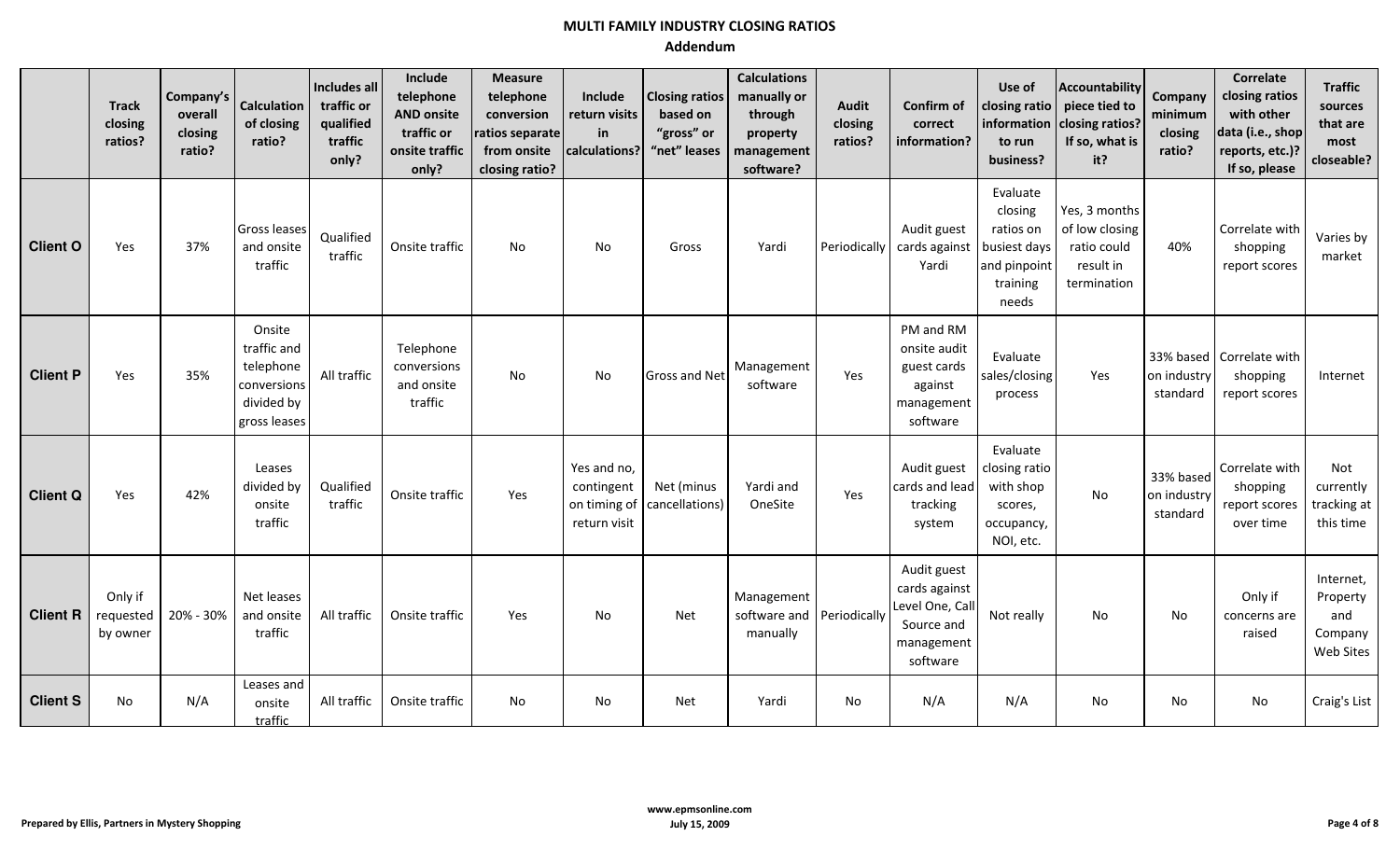|                 | <b>Track</b><br>closing<br>ratios?                   | Company's<br>overall<br>closing<br>ratio? | <b>Calculation</b><br>of closing<br>ratio?                                                        | Includes all<br>traffic or<br>qualified<br>traffic<br>only? | Include<br>telephone<br><b>AND onsite</b><br>traffic or<br>onsite traffic<br>only? | <b>Measure</b><br>telephone<br>conversion<br>ratios separate<br>from onsite<br>closing ratio? | Include<br>return visits<br>in<br>calculations? | <b>Closing ratios</b><br>based on<br>"gross" or<br>"net" leases | <b>Calculations</b><br>manually or<br>through<br>property<br>management<br>software? | <b>Audit</b><br>closing<br>ratios? | Confirm of<br>correct<br>information?                                     | Use of<br>closing ratio<br>information<br>to run<br>business? | Accountability<br>piece tied to<br>closing ratios?<br>If so, what is<br>it? | <b>Company</b><br>minimum<br>closing<br>ratio?                                              | Correlate<br>closing ratios<br>with other<br>data (i.e., shop<br>reports, etc.)?<br>If so, please | <b>Traffic</b><br>sources<br>that are<br>most<br>closeable? |
|-----------------|------------------------------------------------------|-------------------------------------------|---------------------------------------------------------------------------------------------------|-------------------------------------------------------------|------------------------------------------------------------------------------------|-----------------------------------------------------------------------------------------------|-------------------------------------------------|-----------------------------------------------------------------|--------------------------------------------------------------------------------------|------------------------------------|---------------------------------------------------------------------------|---------------------------------------------------------------|-----------------------------------------------------------------------------|---------------------------------------------------------------------------------------------|---------------------------------------------------------------------------------------------------|-------------------------------------------------------------|
| <b>Client T</b> | Yes                                                  | 30%                                       | Leases and<br>onsite<br>traffic                                                                   | Onsite<br>traffic                                           | Onsite traffic                                                                     | Yes                                                                                           | No                                              | Gross                                                           | Yardi                                                                                | Yes                                | Audit guest<br>cards and look<br>for patterns/<br>trends against<br>Yardi | Performance<br>indicator                                      | <b>No</b>                                                                   | No but<br>high<br>standards<br>reviewed<br>and<br>evaluated<br>depending<br>on<br>community | Yes, to<br>evaluate<br>employee<br>performance                                                    | Internet<br>and<br>Resident<br>Referrals                    |
| <b>Client U</b> | No but for<br>future once<br>systems are<br>in place | N/A                                       | N/A                                                                                               | N/A                                                         | N/A                                                                                | N/A                                                                                           | N/A                                             | N/A                                                             | N/A                                                                                  | N/A                                | N/A                                                                       | N/A                                                           | N/A                                                                         | N/A                                                                                         | N/A                                                                                               | N/A                                                         |
| <b>Client V</b> | Yes                                                  | 35% - 36%                                 | All<br>applications<br>(cancels/<br>denials)<br>divided by<br>onsite<br>traffic                   | All traffic                                                 | Onsite traffic                                                                     | Yes                                                                                           | No                                              | Gross                                                           | Management<br>software                                                               | Yes                                | Audit guest<br>cards against Performance<br>management<br>software        | indicator                                                     | <b>No</b>                                                                   | No.                                                                                         | Review closing<br>ratio against<br>peers and<br>shop when red<br>flag                             | Internet<br>and<br>Resident<br>Referrals                    |
| <b>Client W</b> | Yes                                                  | 52%<br>(Gross);<br>34% (Net)              | Gross:<br>Gross<br>traffic/gross<br>leases; Net:<br>Net leases/<br>qualified<br>onsite<br>traffic | All traffic                                                 | Onsite traffic                                                                     | Yes                                                                                           | No                                              | <b>Gross and Net</b>                                            | Management   Only when<br>software                                                   | flagged                            | Onsite audits                                                             | Performance<br>indicator<br>(i.e.,<br>training,<br>product)   | Informally                                                                  | 35% - 65%                                                                                   | Informally                                                                                        | Internet<br>and<br>Resident<br>Referrals                    |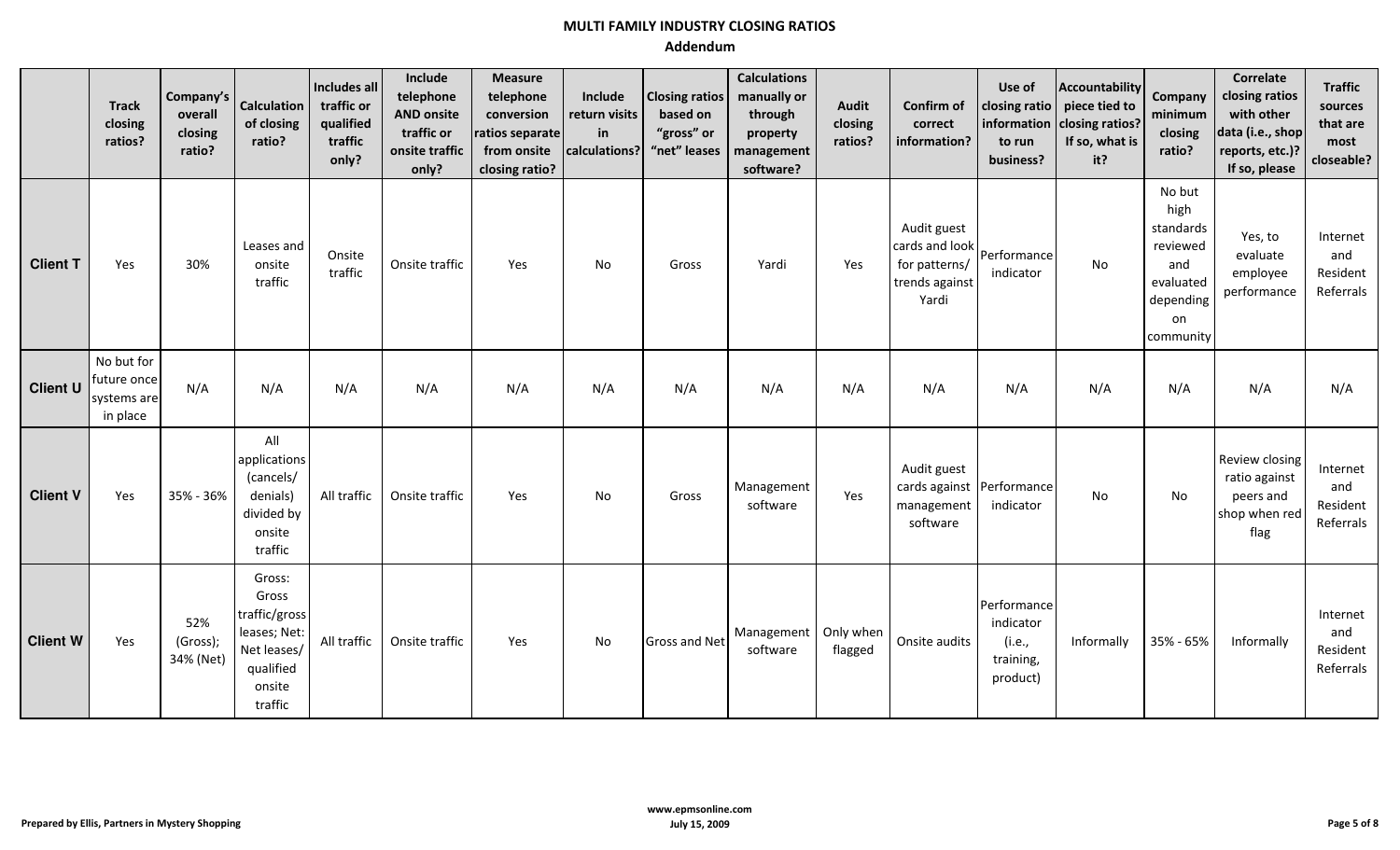|                  | <b>Track</b><br>closing<br>ratios? | Company's<br>overall<br>closing<br>ratio? | <b>Calculation</b><br>of closing<br>ratio?                                                            | Includes all<br>traffic or<br>qualified<br>traffic<br>only? | Include<br>telephone<br><b>AND onsite</b><br>traffic or<br>onsite traffic<br>only? | <b>Measure</b><br>telephone<br>conversion<br>ratios separate<br>from onsite<br>closing ratio? | Include<br>return visits<br>in<br>calculations? | <b>Closing ratios</b><br>based on<br>"gross" or<br>"net" leases | <b>Calculations</b><br>manually or<br>through<br>property<br>management<br>software? | <b>Audit</b><br>closing<br>ratios? | Confirm of<br>correct<br>information?                                  | Use of<br>closing ratio<br>to run<br>business?                    | Accountability<br>piece tied to<br>information $\vert$ closing ratios?<br>If so, what is<br>it? | Company<br>minimum<br>closing<br>ratio?                                                                                                            | <b>Correlate</b><br>closing ratios<br>with other<br>data (i.e., shop<br>reports, etc.)?<br>If so, please | <b>Traffic</b><br>sources<br>that are<br>most<br>closeable? |
|------------------|------------------------------------|-------------------------------------------|-------------------------------------------------------------------------------------------------------|-------------------------------------------------------------|------------------------------------------------------------------------------------|-----------------------------------------------------------------------------------------------|-------------------------------------------------|-----------------------------------------------------------------|--------------------------------------------------------------------------------------|------------------------------------|------------------------------------------------------------------------|-------------------------------------------------------------------|-------------------------------------------------------------------------------------------------|----------------------------------------------------------------------------------------------------------------------------------------------------|----------------------------------------------------------------------------------------------------------|-------------------------------------------------------------|
| <b>Client X</b>  | Yes                                | 36% - 40%                                 | Leases and<br>onsite<br>traffic                                                                       | All traffic                                                 | Onsite traffic                                                                     | Yes                                                                                           | No                                              | Gross                                                           | OneSite                                                                              | Yes                                | Audit guest<br>cards against<br>OneSite plus<br>in house<br>monitoring | Performance<br>indicator                                          | Plan to roll out 33% based<br>program in<br>2010                                                | on industry<br>standard                                                                                                                            | Review closing<br>ratio against<br>telephone<br>conversions<br>and shopping<br>report scores             | Internet<br>and<br>Company<br>Website                       |
| <b>Client Y</b>  | Yes                                | 30%                                       | Leases and<br>onsite<br>traffic                                                                       | All traffic                                                 | All traffic                                                                        | Yes                                                                                           | No                                              | <b>Net</b>                                                      | OneSite                                                                              | Periodically                       | Audit guest<br>cards against<br>OneSite                                | Performance<br>indicator                                          | No                                                                                              | 50% for<br>qualified<br>telephone<br>conversion<br>s to visits<br>and 33% of<br>all visits to<br>leases - all<br>based on<br>industry<br>standards | No                                                                                                       | Craig's List                                                |
| <b>Client Z</b>  | No                                 | N/A                                       | N/A                                                                                                   | N/A                                                         | N/A                                                                                | N/A                                                                                           | N/A                                             | N/A                                                             | N/A                                                                                  | N/A                                | N/A                                                                    | N/A                                                               | N/A                                                                                             | Do not<br>track but<br>imply 30%<br>closing<br>ratio is<br>expected                                                                                | N/A                                                                                                      | N/A                                                         |
| <b>Client AA</b> | Yes                                | 33%                                       | Leases and<br>all traffic<br>(i.e.,<br>telephone<br>calls, onsite<br>traffic and<br>return<br>visits) | All traffic                                                 | Onsite traffic                                                                     | Yes                                                                                           | No                                              | Gross                                                           | OneSite                                                                              | No                                 | N/A                                                                    | Identify low<br>closers and<br>prepare for<br>closing<br>training | No                                                                                              | 30%                                                                                                                                                | No                                                                                                       | Craig's List                                                |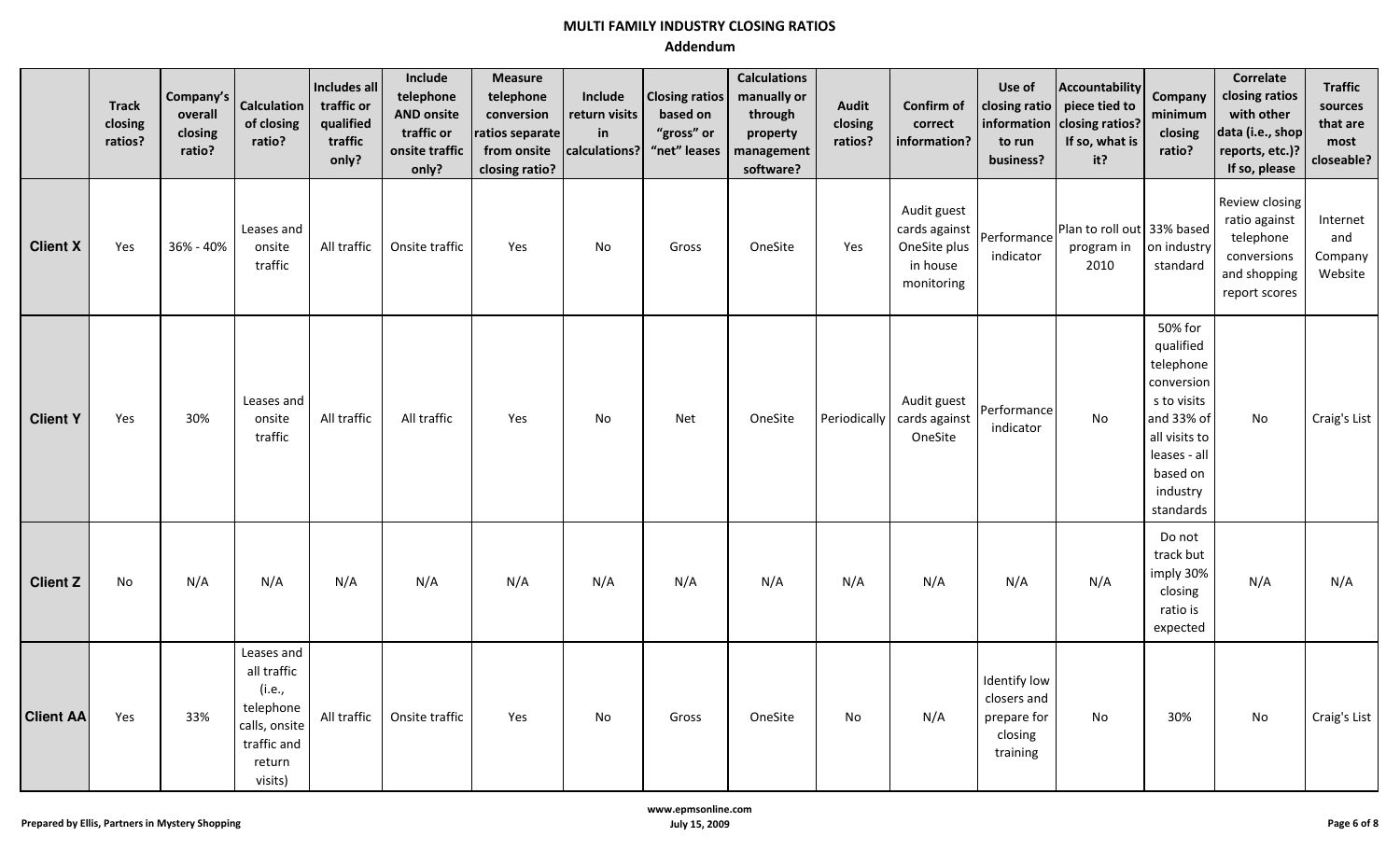|                  | <b>Track</b><br>closing<br>ratios? | Company's<br>overall<br>closing<br>ratio? | <b>Calculation</b><br>of closing<br>ratio?                                                     | Includes all<br>traffic or<br>qualified<br>traffic<br>only? | Include<br>telephone<br><b>AND onsite</b><br>traffic or<br>onsite traffic<br>only? | <b>Measure</b><br>telephone<br>conversion<br>ratios separate<br>from onsite<br>closing ratio? | Include<br>return visits<br>in<br>calculations? | <b>Closing ratios</b><br>based on<br>"gross" or<br>"net" leases | <b>Calculations</b><br>manually or<br>through<br>property<br>management<br>software? | <b>Audit</b><br>closing<br>ratios? | Confirm of<br>correct<br>information?                         | Use of<br>closing ratio<br>information<br>to run<br>business? | Accountability<br>piece tied to<br>closing ratios?<br>If so, what is<br>it?                         | Company<br>minimum<br>closing<br>ratio? | <b>Correlate</b><br>closing ratios<br>with other<br>data (i.e., shop<br>reports, etc.)?<br>If so, please | <b>Traffic</b><br>sources<br>that are<br>most<br>closeable? |
|------------------|------------------------------------|-------------------------------------------|------------------------------------------------------------------------------------------------|-------------------------------------------------------------|------------------------------------------------------------------------------------|-----------------------------------------------------------------------------------------------|-------------------------------------------------|-----------------------------------------------------------------|--------------------------------------------------------------------------------------|------------------------------------|---------------------------------------------------------------|---------------------------------------------------------------|-----------------------------------------------------------------------------------------------------|-----------------------------------------|----------------------------------------------------------------------------------------------------------|-------------------------------------------------------------|
| <b>Client AB</b> | Yes                                | N/A - track<br>by property<br>only        | Net Leases<br>divided by<br>onsite<br>traffic                                                  | All traffic                                                 | Onsite traffic                                                                     | <b>No</b>                                                                                     | No                                              | <b>Net</b>                                                      | Manually                                                                             | Yes                                | PM audits<br>guest cards<br>against<br>management<br>software | Do not<br>utilize<br>information                              | <b>No</b>                                                                                           | 30%                                     | No                                                                                                       | Craig's List<br>(but also<br>market<br>driven)              |
| <b>Client AC</b> | Yes                                | N/A - track<br>by property<br>only        | Net new<br>leases and<br>first time<br>traffic less<br>cancels                                 | All traffic                                                 | Onsite traffic                                                                     | Yes                                                                                           | No                                              | <b>Net</b>                                                      | Yardi and<br>manually                                                                | Periodically                       | Audit guest<br>card and Call<br>Source against<br>Yardi       | Identify<br>trends and<br>challenges                          | In past, yes<br>through<br>recognition<br>and bonuses<br>but then not<br>all traffic was<br>entered | N <sub>o</sub>                          | No                                                                                                       | N/A                                                         |
| <b>Client AD</b> | Yes                                | 40%                                       | Convert<br>75% of<br>telephone<br>calls to walk<br>in and close<br>40% of<br>onsite<br>traffic | All traffic                                                 | All traffic                                                                        | Yes                                                                                           | <b>No</b>                                       | Gross                                                           | MRI and<br>manually                                                                  | No but<br>track gross<br>to net    | N/A                                                           | Performance<br>indicator                                      | No but leasing<br>professionals<br>are<br>commission<br>based                                       | 40%                                     | Correlate<br>information<br>with shopping<br>report scores,<br>Vaultware and<br>Call Source              | Internet<br>and Print<br>but all<br>market<br>driven        |
| <b>Client AE</b> | Yes                                | 48%                                       | Leases and<br>onsite<br>traffic                                                                | All traffic                                                 | All traffic                                                                        | Yes                                                                                           | Yes                                             | <b>Net</b>                                                      | Yardi and<br>Level One                                                               | Yes                                | Audit through<br>Level One                                    | Used as a<br>benchmark                                        | <b>No</b>                                                                                           | Varies by<br>market                     | No                                                                                                       | Internet<br>and<br>Resident<br>Referrals                    |
| <b>Client AF</b> | Yes                                | 35%                                       | Net: After<br>cancels and<br>denials                                                           | All traffic                                                 | Onsite traffic                                                                     | No                                                                                            | No                                              | Gross weekly<br>and net<br>monthly                              | Yardi                                                                                | Not<br>formally                    | Audit guest<br>cards against<br>Yardi                         | Performance<br>evaluations                                    | No                                                                                                  | 35%                                     | No                                                                                                       | Craig's List,<br>Resident<br>Referrals<br>and Drive<br>By   |
| <b>Client AG</b> | Yes                                | 29%                                       | Net leases<br>and traffic                                                                      | All traffic                                                 | Onsite traffic                                                                     | No                                                                                            | Yes                                             | Net                                                             | Management<br>software                                                               | No                                 | N/A                                                           | Minimal<br>review                                             | No                                                                                                  | 29%                                     | No                                                                                                       | Internet                                                    |